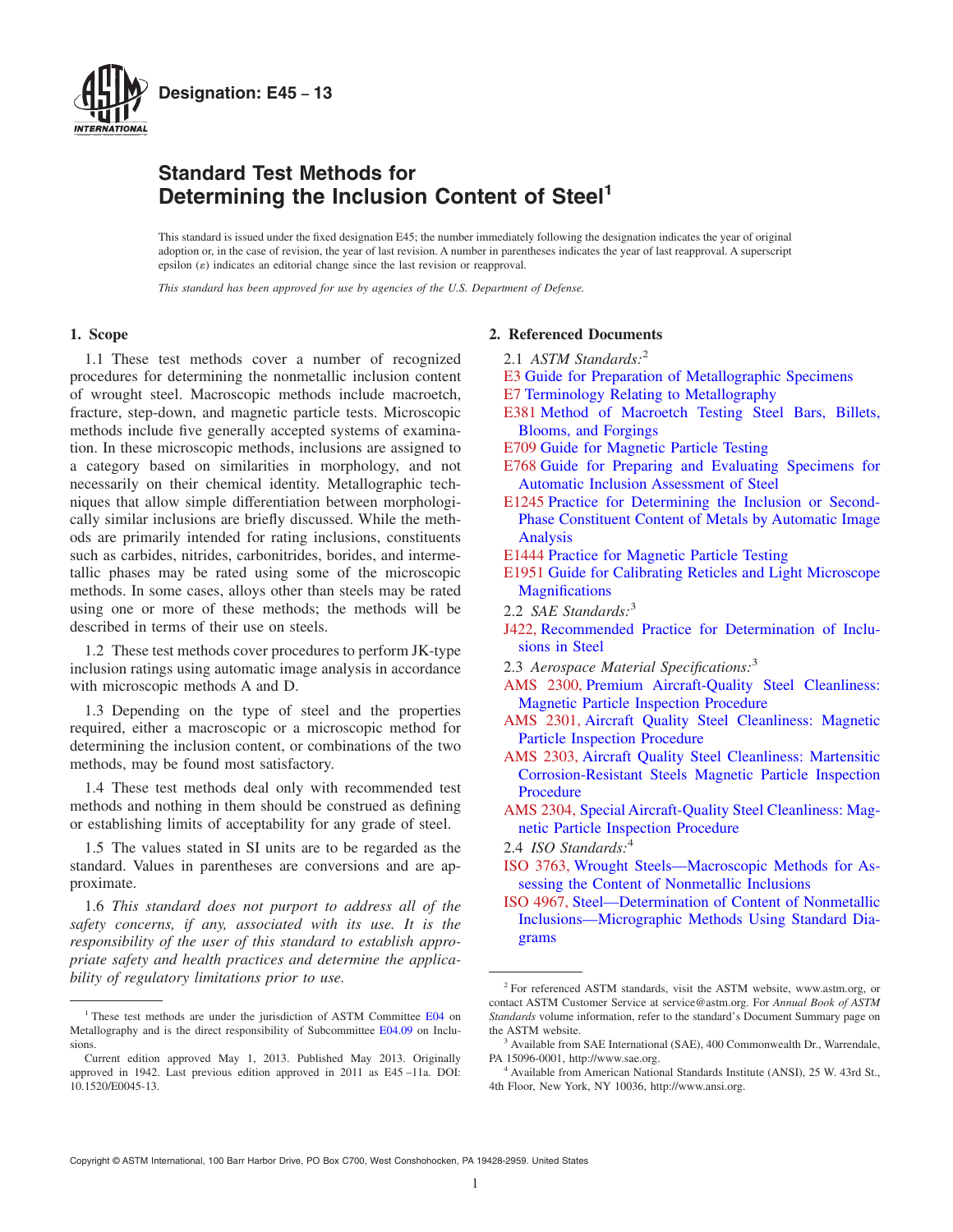<span id="page-1-0"></span>2.5 *ASTM Adjuncts:* Inclusions in Steel Plates I-A and  $II<sup>5</sup>$ Four Photomicrographs of Low Carbon Steel<sup>6</sup>

## **3. Terminology**

3.1 *Definitions:*

3.1.1 For definitions of terms used in these test methods, see Terminology E7.

3.1.2 Terminology E7 includes the term *inclusion count*; since some methods of these test methods involve length measurements or conversions to numerical representations of lengths or counts, or both, the term *inclusion rating* is preferred.

3.2 *Definitions of Terms Specific to This Standard:*

3.2.1 *aspect ratio—*the length-to-width ratio of a microstructural feature.

3.2.2 *discontinuous stringer—*three or more Type B or C inclusions aligned in a plane parallel to the hot working axis and offset by no more than 15 µm, with a separation of less than 40 µm (0.0016 in.) between any two nearest neighbor inclusions.

3.2.3 *inclusion types—*for definitions of sulfide-, alumina-, and silicate-type inclusions, see Terminology [E7.](#page-0-0) Globular oxide, in some methods refers to isolated, relatively nondeformed inclusions with an aspect ratio not in excess of 2:1. In other methods, oxides are divided into deformable and nondeformable types.

3.2.4 *JK inclusion rating—*a method of measuring nonmetallic inclusions based on the Swedish Jernkontoret procedures; Methods A and D of these test methods are the principal JK rating methods, and Method E also uses the JK rating charts.

3.2.5 *stringer—*an individual inclusion that is highly elongated in the deformation direction or three or more Type B or C inclusions aligned in a plane parallel to the hot working axis and offset by no more than 15 µm, with a separation of less than 40 µm (0.0016 in.) between any two nearest neighbor inclusions.

3.2.6 *threshold setting—*isolation of a range of gray level values exhibited by one constituent in the microscope field.

3.2.7 *worst-field rating—*a rating in which the specimen is rated for each type of inclusion by assigning the value for the highest severity rating observed of that inclusion type anywhere on the specimen surface.

## **4. Significance and Use**

4.1 These test methods cover four macroscopic and five microscopic test methods (manual and image analysis) for describing the inclusion content of steel and procedures for expressing test results.

4.2 Inclusions are characterized by size, shape, concentration, and distribution rather than chemical composition. Although compositions are not identified, Microscopic methods place inclusions into one of several compositionrelated categories (sulfides, oxides, and silicates—the last as a type of oxide). Paragraph [12.2.1](#page-8-0) describes a metallographic technique to facilitate inclusion discrimination. Only those inclusions present at the test surface can be detected.

4.3 The macroscopic test methods evaluate larger surface areas than microscopic test methods and because examination is visual or at low magnifications, these methods are best suited for detecting larger inclusions. Macroscopic methods are not suitable for detecting inclusions smaller than about 0.40 mm  $(1/64)$  in.) in length and the methods do not discriminate inclusions by type.

4.4 The microscopic test methods are employed to characterize inclusions that form as a result of deoxidation or due to limited solubility in solid steel (indigenous inclusions). As stated in [1.1,](#page-0-0) these microscopic test methods rate inclusion severities and types based on morphological type, that is, by size, shape, concentration, and distribution, but not specifically by composition. These inclusions are characterized by morphological type, that is, by size, shape, concentration, and distribution, but not specifically by composition. The microscopic methods are not intended for assessing the content of exogenous inclusions (those from entrapped slag or refractories). In case of a dispute whether an inclusion is indigenous or exogenous, microanalytical techniques such as energy dispersive X-ray spectroscopy (EDS) may be used to aid in determining the nature of the inclusion. However, experience and knowledge of the casting process and production materials, such as deoxidation, desulfurization, and inclusion shape control additives as well as refractory and furnace liner compositions must be employed with the microanalytical results to determine if an inclusion is indigenous or exogenous

4.5 Because the inclusion population within a given lot of steel varies with position, the lot must be statistically sampled in order to assess its inclusion content. The degree of sampling must be adequate for the lot size and its specific characteristics. Materials with very low inclusion contents may be more accurately rated by automatic image analysis, which permits more precise microscopic ratings.

4.6 Results of macroscopic and microscopic test methods may be used to qualify material for shipment, but these test methods do not provide guidelines for acceptance or rejection purposes. Qualification criteria for assessing the data developed by these methods can be found in ASTM product standards or may be described by purchaser-producer agreements. By agreements between producer and purchaser, these test methods may be modified to count only certain inclusion types and thicknesses, or only those inclusions above a certain severity level, or both. Also, by agreement, qualitative practices may be used where only the highest severity ratings for each inclusion type and thickness are defined or the number of fields containing these highest severity ratings are tabulated.

4.7 These test methods are intended for use on wrought metallic structures. While a minimum level of deformation is not specified, the test methods are not suitable for use on cast structures or on lightly worked structures.

<sup>5</sup> Available from ASTM International Headquarters. Order Adjunct No. [ADJE004502A.](http://www.astm.org/BOOKSTORE/ADJUNCT/ADJE004502A.htm) Original adjunct produced in 1983. Adjunct revised in 2011.

<sup>6</sup> Available from ASTM International Headquarters. Order Adjunct No. [ADJE004501.](http://www.astm.org/BOOKSTORE/ADJUNCT/ADJE004501.htm) Original adjunct produced in 1983.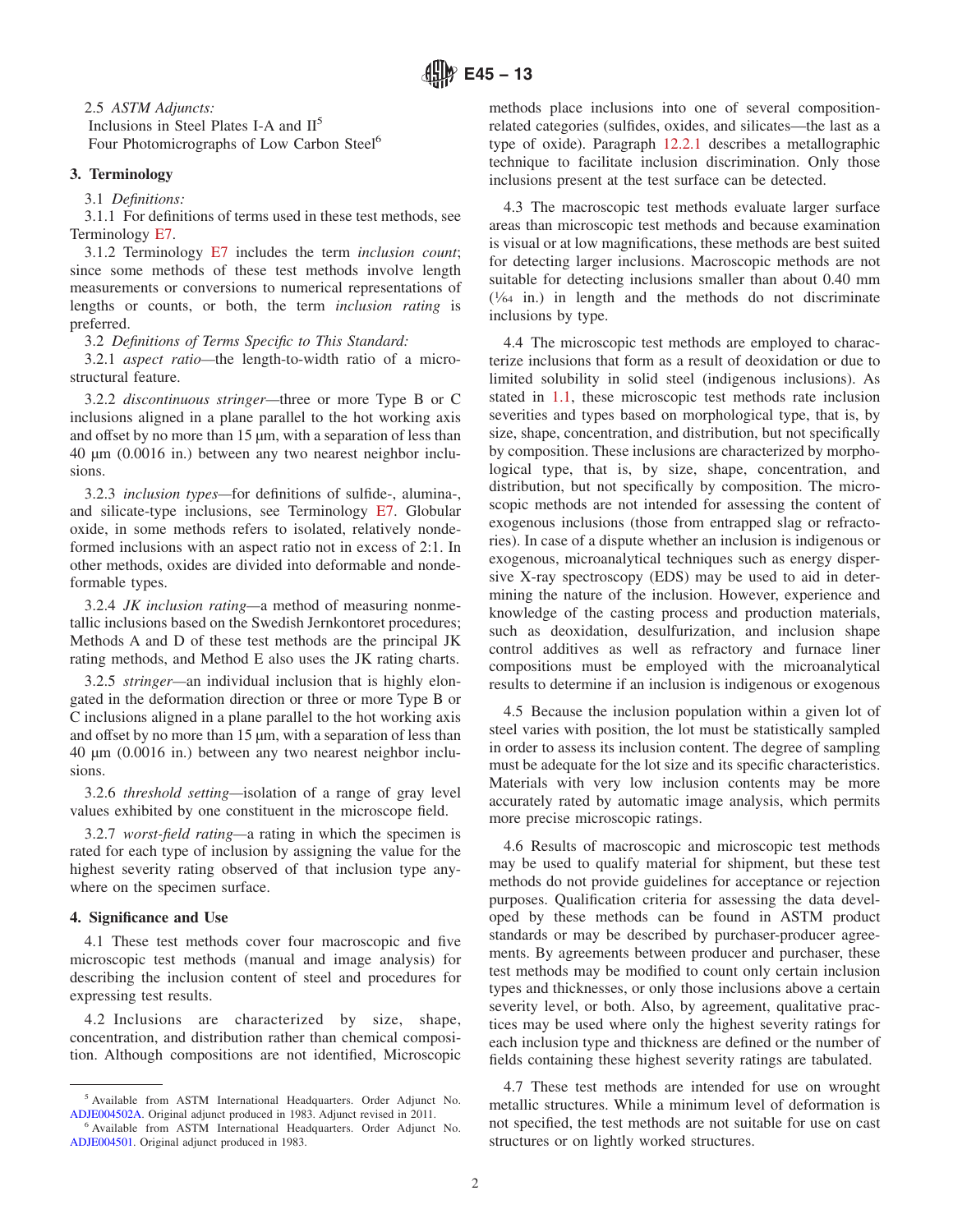<span id="page-2-0"></span>4.8 Guidelines are provided to rate inclusions in steels treated with rare earth additions or calcium-bearing compounds. When such steels are evaluated, the test report should describe the nature of the inclusions rated according to each inclusion category (A, B, C, D).

4.9 In addition to the Test Methods E45 JK ratings, basic (such as used in Practice [E1245\)](#page-8-0) stereological measurements (for example, the volume fraction of sulfides and oxides, the number of sulfides or oxides per square millimeter, the spacing between inclusions, and so forth) may be separately determined and added to the test report, if desired for additional information. This practice, however, does not address the measurement of such parameters.

#### **MACROSCOPIC METHODS**

#### **5. Macroscopical Test Methods Overview**

#### 5.1 *Summary:*

5.1.1 *Macro-etch Test—*The macro-etch test is used to indicate inclusion content and distribution, usually in the cross section or transverse to the direction of rolling or forging. In some instances, longitudinal sections are also examined. Tests are prepared by cutting and machining a section through the desired area and etching with a suitable reagent. A solution of one part hydrochloric acid and one part water at a temperature of 71 to 82°C (160 to 180°F) is widely used. As the name of this test implies, the etched surface is examined visually or at low magnification for inclusions. Details of this test are included in Method [E381.](#page-0-0) The nature of questionable indications should be verified by microscopic examination or other means of inspection.

5.1.1.1 Sulfides are revealed as pits when the standard etchant described in 5.1.1 is used.

5.1.1.2 Only large oxides are revealed by this test method.

5.1.2 *Fracture Test—*The fracture test is used to determine the presence and location of inclusions as shown on the fracture of hardened slices approximately 9 to 13 mm  $(3/8)$  to  $1/2$ in.) thick. This test is used mostly for steels where it is possible to obtain a hardness of approximately 60 HRC and a fracture grain size of 7 or finer. Test specimens should not have excessive external indentations or notches that guide the fracture. It is desirable that fracture be in the longitudinal direction approximately across the center of the slice. The fractured surfaces are examined visually and at magnifications up to approximately ten diameters, and the length and distribution of inclusions is noted. Heat tinting, or blueing, will increase visibility of oxide stringers. ISO 3763 provides a chart method for fracture surface inclusion ratings. In some instances, indications as small as  $0.40$  mm  $(\frac{1}{64}$  in.) in length are recorded.

5.1.3 *Step-Down Method—*The step-down test method is used to determine the presence of inclusions on machined surfaces of rolled or forged steel. The test sample is machined to specified diameters below the surface and surveyed for inclusions under good illumination with the unaided eye or with low magnification. In some instances, test samples are machined to smaller diameters for further examination after the original diameters are inspected. This test is essentially used to determine the presence of inclusions  $3 \text{ mm}$  ( $\frac{1}{8}$  in.) in length and longer.

5.1.4 *Magnetic Particle Method—*The magnetic particle method is a variation of the step-down method for ferromagnetic materials in which the test sample is machined, magnetized, and magnetic powder is applied. Discontinuities as small as  $0.40$  mm  $(\frac{1}{64}$  in.) in length create magnetic leakage fields that attract the magnetic powder, thereby outlining the inclusion. See Practice [E1444](#page-0-0) and Guide [E709](#page-0-0) on magnetic particle examinations for more details of the procedure. Refer to Aerospace Materials Specifications AMS 2300, AMS 2301, AMS 2303, and AMS 2304.

#### 5.2 *Advantages:*

5.2.1 These test methods facilitate the examination of specimens with large surface areas. The larger inclusions in steel, which are the main concern in most cases, are not uniformly distributed and the spaces between them are relatively large, so that the chances of revealing them are better when larger specimens are examined.

5.2.2 Specimens for macroscopic examination may be quickly prepared by machining and grinding. A highly polished surface is not necessary. The macroscopic methods are sufficiently sensitive to reveal the larger inclusions.

## 5.3 *Disadvantages:*

5.3.1 These test methods do not distinguish among the different inclusion shapes.

5.3.2 They are not suitable for the detection of small globular inclusions or of chains of very fine elongated inclusions.

5.3.3 The magnetic particle method can lead to incorrect interpretation of microstructural features such as streaks of retained austenite, microsegregation, or carbides in certain alloys; this is particularly likely if high magnetization currents are employed.

## **MICROSCOPIC METHODS**

#### **6. Microscopic Test Methods Overview**

6.1 Microscopic methods are used to characterize the size, distribution, number, and type of inclusions on a polished specimen surface. This may be done by examining the specimen with a light microscope and reporting the types of inclusions encountered, accompanied by a few representative photomicrographs. This method, however, does not lend itself to a uniform reporting style. Therefore, standard reference charts depicting a series of typical inclusion configurations (size, type, and number) were created for direct comparison with the microscopic field of view. A method using image analysis to make these comparisons has also been developed.

6.2 Various reference charts of this nature have been devised such as the JK chart<sup>7</sup> and the SAE chart found in SAE Recommended Practice J422 of the SAE Handbook. The

<sup>7</sup> The JK chart derives its name from its sponsors Jernkontoret, the Swedish Ironmasters Association.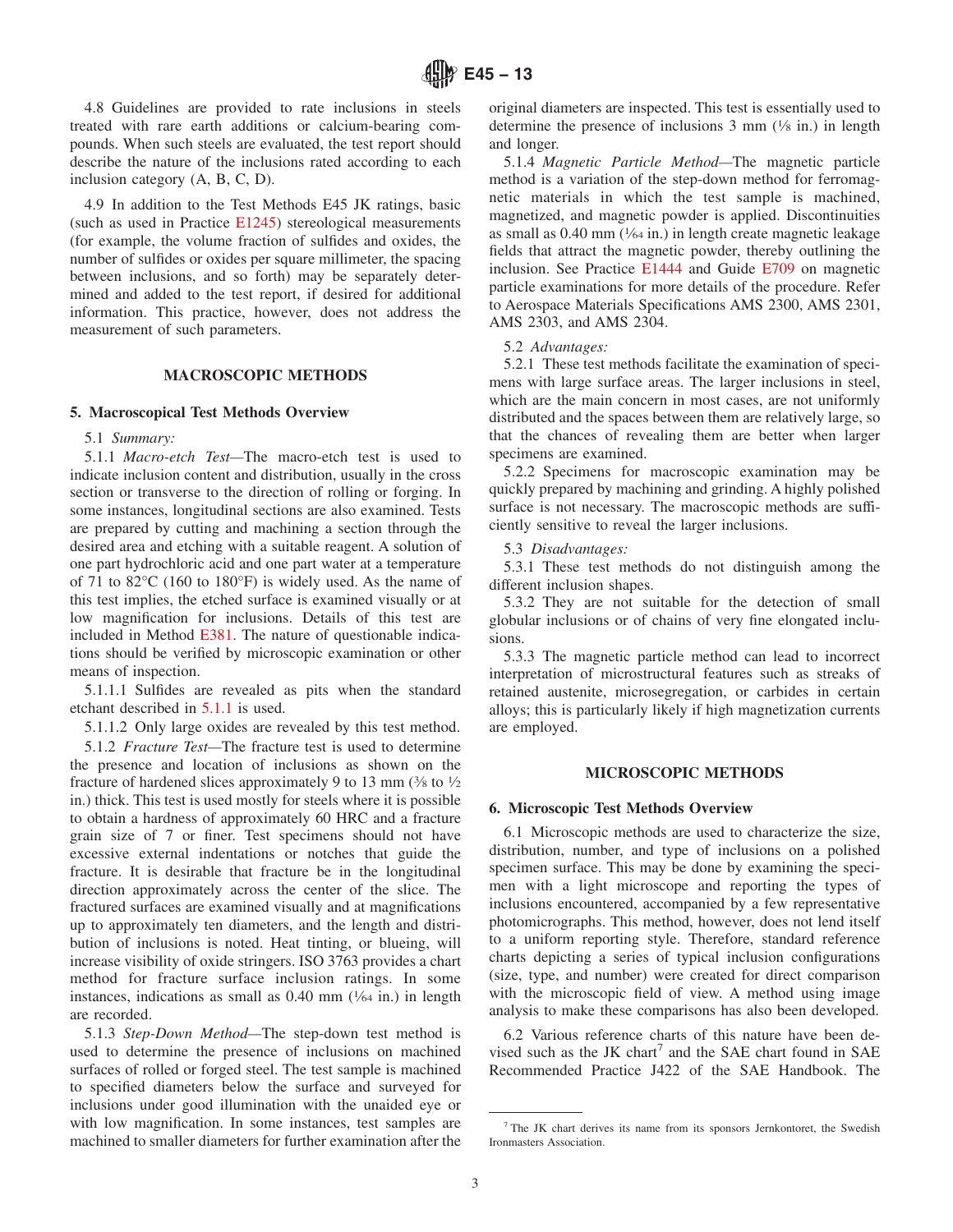<span id="page-3-0"></span>microscopic methods in Test Methods E45 use refined comparison charts based on these charts. Method A (Worst Fields), Method D (Low Inclusion Content) and Method E (SAM Rating) use charts based on the JK chart while Method C (Oxides and Silicates) uses the SAE chart. ISO Standard 4967 also uses the JK chart.

6.3 No chart can represent all of the various types and forms of inclusions. The use of any chart is thus limited to determining the content of the most common types of inclusions, and it must be kept in mind that such a determination is not a complete metallographic study of inclusions.

6.4 An alternate to comparison (chart) methods such as Methods A, C and  $D^8$  may be found in Method B. Method B (Length) is used to determine inclusion content based on length. Only inclusions 0.127 mm (0.005 in.) or longer are recorded regardless of their type. From this method one may obtain data such as length of the longest inclusion and average inclusion length. In addition, photomicrographs may also be taken to characterize the *background inclusions* that were not long enough to measure.

6.5 The advantages of the microscopic methods are:

6.5.1 Inclusions can be characterized as to their size, type, and number.

6.5.2 Extremely small inclusions can be revealed.

6.6 A disadvantage of the microscopic methods is that individual rating fields are very small  $(0.50 \text{ mm}^2)$ . This limits the practical size of the specimen, as it would simply take a prohibitive number of fields to characterize a large specimen. The result obtained by a microscopic characterization of the inclusions in a large section is governed by chance if local variations in the inclusion distribution are substantial. The end use of the product determines the importance of the microscopic results. Experience in interpreting these results is necessary in order not to exaggerate the importance of small inclusions in some applications.

6.7 In determining the inclusion content, it is important to realize that, whatever method is used, the result actually applies only to the areas of the specimens that were examined. For practical reasons, such specimens are relatively small compared with the total amount of steel represented by them. For the inclusion determination to have any value, adequate sampling is just as necessary as a proper method of testing.

6.8 Steel often differs in inclusion content not only from heat to heat, but also from ingot to ingot in the same heat and even in different portions of the same ingot. It is essential that the unit lot of steel, the inclusion content of which is to be determined, shall not be larger than one heat. Sufficient samples should be selected to represent the lot adequately. The exact sampling procedure should be incorporated in the individual product requirements or specifications. For semifinished products, the specimens should be selected after the material has been sufficiently cropped and suitable discards made. If the

<sup>8</sup> Note that while these methods are called comparison chart methods, the procedure used may also consist of length measurements or counts of inclusions, or both.

locations of the different ingots and portions of ingots in the heat cannot be identified in the lot being tested, random sampling should involve a greater number of test specimens for an equivalent weight of steel. A value for the inclusion content of an isolated piece of steel, even if accurately determined, should not be expected to represent the inclusion content of the whole heat.

6.9 The size and shape of the wrought steel product tested has a marked influence on the size and shape of the inclusions. During reduction from the cast shape by rolling or forging, the inclusions are elongated and broken up according to the degree of reduction of the steel cross section. In reporting results of inclusion determinations, therefore, the size, shape, and method of manufacture of the steel from which the specimens were cut must be stated. In comparing the inclusion content of different steels, they must all be rolled or forged as nearly as possible to the same size and shape, and from cast sections of about the same size. Specimens cut lengthwise or parallel to the direction of rolling or forging shall be used.

6.10 It may be convenient, in order to obtain more readily comparable results, to forge coupons from larger billets. These forged sections may then be sampled in the same way as rolled sections. Exercise care, however, to crop specimens of sufficient length from the billets for forging; otherwise, there is danger of the shear-dragged ends being incorporated in the specimens. Such distorted material will give a false result in the inclusion determination. To avoid this, it is helpful to saw the ends of the billet length for forging and to take the specimen from the middle of the forged length.

6.11 Several of the methods described in these test methods require that a specific area of the prepared surface of the specimen is surveyed, and all the significant inclusions observed be recorded and expressed in the results. The reported result for each specimen examined is, therefore, a more accurate representation of the inclusion content than a photomicrograph or diagram. A disadvantage of the Worst Field approach is that no such distribution of inclusion ratings is obtained.

6.12 To make comparisons possible between different heats and different parts of heats, the results shall be expressed in such a manner that an average for the inclusion content of the different specimens in the heat can be obtained. When the lengths of the inclusions are measured, the simplest number is that for the aggregate length of all the inclusions per area examined; however, it may be desirable not merely to add the lengths but also to weight the inclusions according to their individual lengths. The length of the largest inclusion found and the total number of inclusions may also be expressed.

## **7. Sampling**

7.1 To obtain a reasonable estimate of inclusion variations within a lot, at least six locations, chosen to be as representative of the lot as possible, should be examined. In this context, a lot shall be defined as a unit of material processed at one time and subjected to similar processing variables. In no case should more than one heat be in the same lot. For example if a lot consists of one heat, sampling locations might be in the product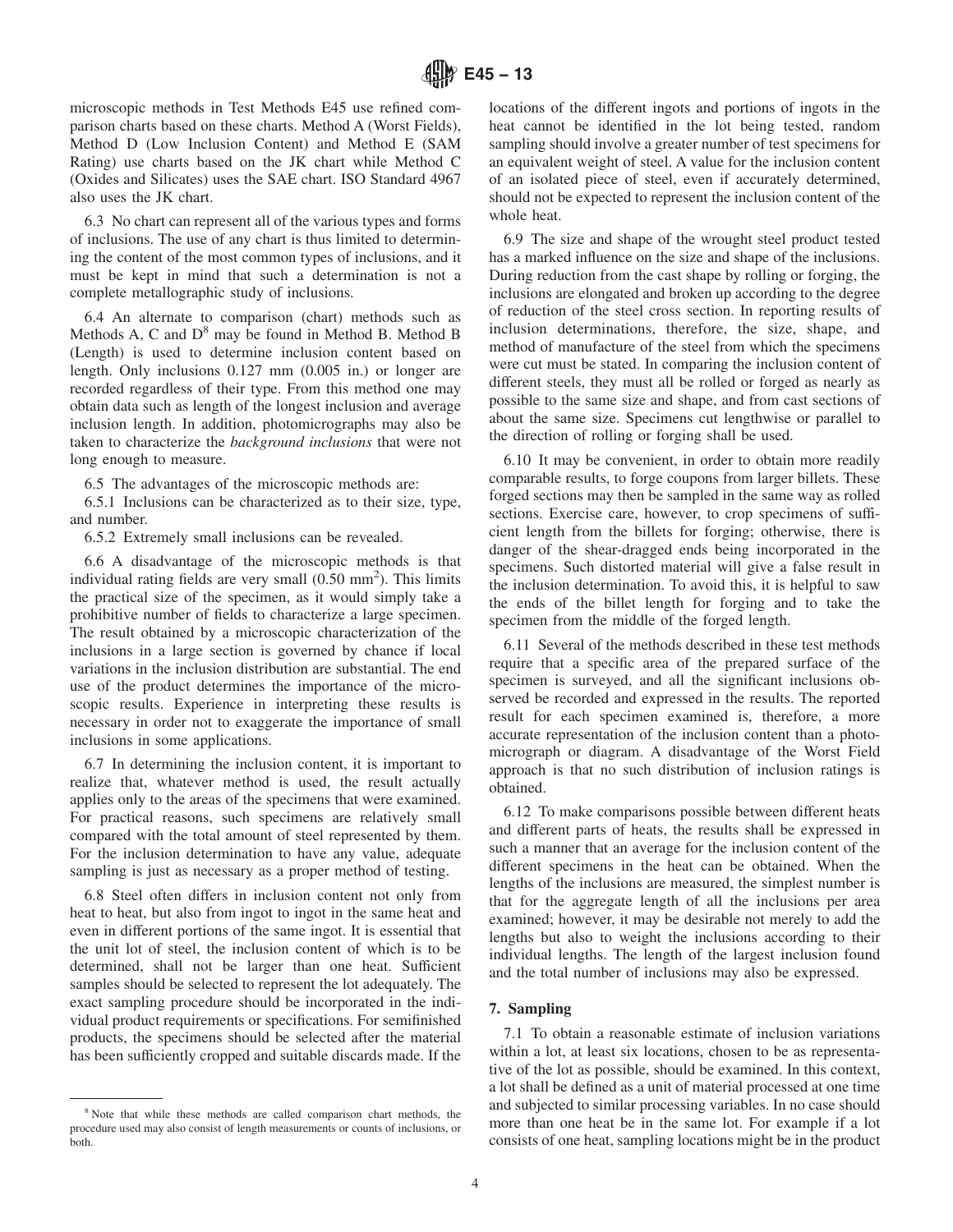obtained from the top and bottom of the first, middle, and last usable ingots in the pouring sequence. For strand cast or bottom pour processing, a similar sampling plan per heat should be invoked.

7.2 For cases in which a definite location within a heat, ingot, or other unit lot is unknown, statistical random sampling with a greater number of specimens should be employed.

7.3 Ratings obtained will vary with the amount of reduction of the product. For materials acceptance or for comparison among heats, care must be taken to sample at the correct stage of processing.

#### **8. Test Specimen Geometry**

8.1 The minimum polished surface area of a specimen for the microscopic determination of inclusion content is 160  $mm<sup>2</sup>$  (0.25 in.<sup>2</sup>). It is recommended that a significantly large area should be obtained so that the measurements may be made within the defined area away from the edges of the sample. The polished surface must be parallel to the longitudinal axis of the product. In addition, for flat-rolled products, the section shall also be perpendicular to the rolling plane; for rounds and tubular shapes, the section shall be in the radial direction. In all cases, the polished surface shall be parallel to the hot-working axis. Studies have demonstrated that inclusion length measurements are significantly affected if the plane of polish is angled more than 6° from the longitudinal hot-working direction.<sup>9</sup>

8.1.1 Sections less than 0.71 mm in thickness shall not be analyzed using Test Methods E45.

8.2 *Thick Section (Product Section Size Greater than 9.5 mm (0.375 in.) Thick, Such as Forgings, Billet, Bar, Slab, Plate, and Pipe):*

8.2.1 For wide products, the one-quarter point along the product width is commonly used to provide representative material.

8.2.2 For round sections, the manner of cutting a specimen from a 38 mm (1.5-in.) diameter section is shown in Fig. 3. A disk at least 12 mm (0.474 in.) thick is cut from the product. The quarter-section indicated in Fig. 3 is cut from the disk and





NOTE 1—This method is also applicable to round sections. NOTE 2-a denotes surface removal. **FIG. 1 Quarter Section Specimen from Square Section for Magnetic Particle Test, Machine Only**



NOTE 1—Method also applicable to square sections. Note 2—*a* denotes distance equal to surface removal. **FIG. 2 Quarter Section Specimen from Round Section for Magnetic Particle Test, Forging and Machining**



NOTE 1—Inch-pound equivalents:  $12 \text{ mm} = 0.47 \text{ in.}; 19 \text{ mm} = 0.75 \text{ in.}$ FIG. 3 Specimen from 1<sup>1</sup>/<sub>2</sub>-in. (38.1 mm) Round Section for Micro**scopic Test**

the shaded area is polished. Thus the specimen extends at least 12 mm along the length of the product from the outside to the center.

8.2.3 For large sections, each specimen shall be taken from the mid-radius location, as shown by the shaded area in Fig. 4. The specimen face to be polished extends at least 12 mm parallel to the longitudinal axis of the billet and at least 19 mm (0.75 in.) in the longitudinal radial plane, with the polished face midway between the center and the outside of the billet. Such midway sampling is used to decrease the number of



**FIG. 4 Specimen from Large Bar or Billet for Microscopic Test**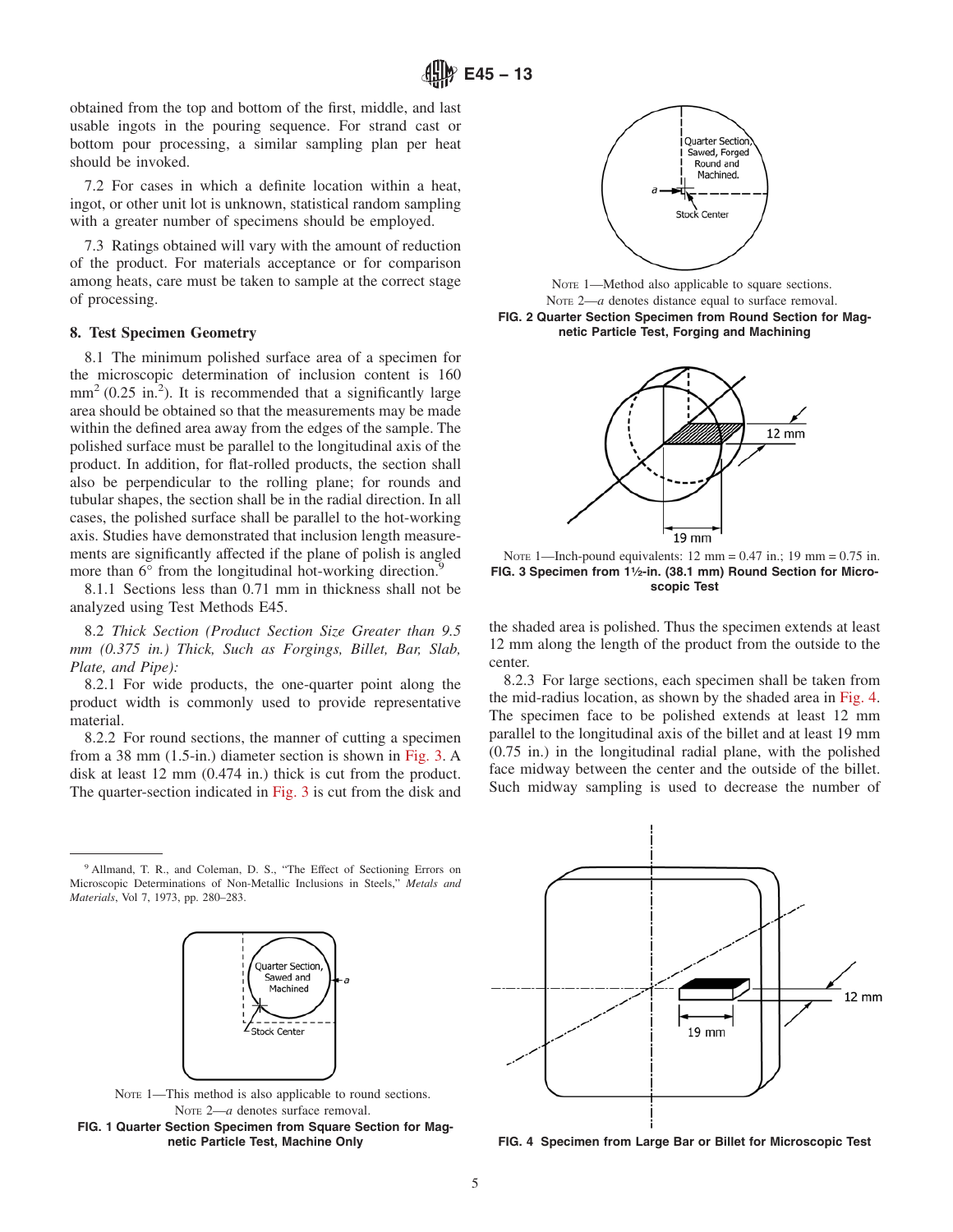<span id="page-5-0"></span>specimens polished and examined. Other areas, such as the center and the surface, may be examined as well, provided the sampling procedure used is stated in the results. A billet or bar about 50 to 100 mm (2 to 4 in.) round or square is the preferred size from which specimens should be taken; however, larger or smaller sizes may be used, provided the product sizes are reported with the results.

8.3 *Thin Sections (Product Section Sizes 9.5 mm (0.375 in.) Thick or Less; Strip, Sheet, Rod, Wire, and Tubing)—*Full cross section longitudinal specimens shall be cut in accordance with the following plan:

8.3.1 For 0.95 to 9.5-mm (0.0375 to 0.375 in.) cross section thicknesses inclusively, a sufficient number of pieces from the same sampling point are mounted to provide approximately 160 mm<sup>2</sup> (0.25 in.<sup>2</sup>) of polished specimen surface. (Example: For a sheet 1.27 mm (0.050 in.) thick, select seven or eight longitudinal pieces uniformly across the sheet width to provide one specimen).

8.3.2 For cross section thicknesses less than 0.95 mm, ten longitudinal pieces from each sampling location shall be mounted to provide a suitable specimen surface for polishing. (Dependent on material thickness and piece length, the polished specimen area may be less than 160 mm<sup>2</sup>. Because of practical difficulties in mounting a group of more than ten pieces, the reduced specimen area will be considered sufficient.) Note that when using the comparison procedures of Methods A, C, D and E, the thickness of the test specimen cross section should not be less than the defined minimum dimension of a single field of view. Therefore, the minimum thickness required is 0.71 mm for Methods A, D, and E, and 0.79 mm for Method C. Thinner sections should be rated by other means.

#### **9. Preparation of Specimens**

9.1 Methods of specimen preparation must be such that a polished, microscopically flat section is achieved in order that the sizes and shapes of inclusions are accurately shown. To obtain satisfactory and consistent inclusion ratings, the specimen must have a polished surface free of artifacts such as pitting, foreign material (for example, polishing media), and scratches. When polishing the specimen it is very important that the inclusions not be pitted, dragged, or obscured. Specimens must be examined in the as-polished condition, free from the effects of any prior etching (if used).

9.2 Metallographic specimen preparation must be carefully controlled to produce acceptable quality surfaces for both manual and image analysis. Guidelines and recommendations are given in Practice [E3,](#page-0-0) Test Methods E45, and Practice [E768.](#page-18-0)

9.3 Inclusion retention is generally easier to accomplish in hardened steel specimens than in the annealed condition. If inclusion retention is inadequate in annealed specimens, they should be subjected to a standard heat treatment cycle using a relatively low tempering temperature. After heat treatment, the specimen must be descaled and the longitudinal plane must be reground below any decarburization. This recommendation only applies to heat-treatable steel grades.

9.4 Mounting of specimens is not required if unmounted specimens can be properly polished.

## **10. Calibration and Standardization**

10.1 Recommended calibration guidelines can be found in Guide [E1951.](#page-0-0)

10.2 For image analysis, a stage micrometer and a ruler, both calibrated against devices traceable to a recognized national standards laboratory, such as the National Institute for Standards and Technology (NIST), are used to determine the magnification of the system and calibrate the system in accordance with the manufacturer's recommended procedure. For example, the ruler is superimposed over the magnified image of the stage micrometer on the monitor. The apparent (magnified) distance between two known points on the stage micrometer is measured with the ruler. The magnified distance is divided by the true distance to determine the screen magnification. The pixel dimensions can be determined from the number of pixels for a known horizontal or vertical dimension on the monitor. Divide the known length of a scale or mask by the number of pixels representing that length on the monitor to determine the pixel size for each possible screen magnification. Not all systems use square pixels. Determine the pixel dimensions in both horizontal and vertical orientations. Check the instruction manual to determine how corrections are made for those systems that do not use square pixels.

10.2.1 Follow the manufacturer's recommendations in adjusting the microscope light source and setting the correct level of illumination for the television video camera. For systems with 256 gray levels, the illumination is generally adjusted until the as-polished matrix surface is at level 254 and black is at zero.

10.2.2 For modern image analyzers with 256 gray levels, with the illumination set as described in 10.2.1, it is usually possible to determine the reflectance histogram of individual inclusions as an aid in establishing proper threshold settings to discriminate between oxides and sulfides. Oxides are darker and usually exhibit gray levels below about 130 on the gray scale while the lighter sulfides generally exhibit values between about 130 and 195. These numbers are not absolute and will vary somewhat for different steels and different image analyzers. After setting the threshold limits to discriminate oxides and sulfides, use the *flicker method* of switching back-and-forth between the live inclusion image and the detected (discriminated) image, over a number of test fields, to ensure that the settings are correct, that is, detection of sulfides or oxides by type and size is correct.

### **11. Classification of Inclusions and Calculation of Severities**

11.1 In these microscopic methods, inclusions are classified into four categories (called Type) based on their morphology and two subcategories based on their width or diameter. Categories A-Sulfide Type, B-Alumina Type, C-Silicate Type and D-Globular Oxide Type define their shape while categories Heavy and Thin describe their thickness. Although the categories contain chemical names that imply knowledge of their chemical content, the ratings are based strictly on morphology. The chemical names associated with the various Types were derived from historical data collected on inclusions found in these shapes or morphologies. The four categories, or Types,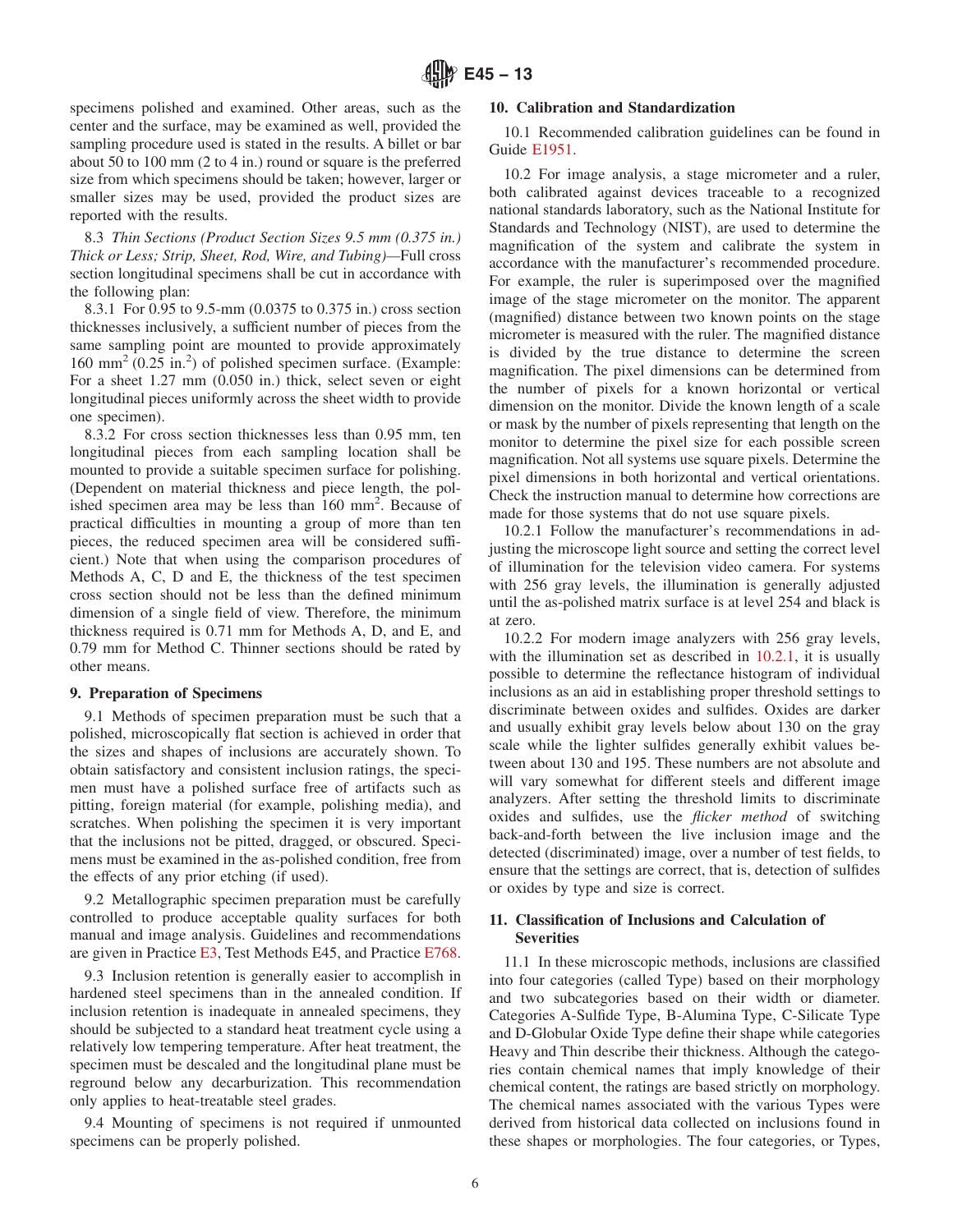<span id="page-6-0"></span>are partitioned into Severity Levels based on the number or length of the particles present in a 0.50 mm2 field of view. These Severity Levels and inclusion Types are depicted in Plate I-A and their numerical equivalents are found in Tables 1 and 2.

11.1.1 Type A and C inclusions are very similar in size and shape. Therefore, discrimination between these Types is aided by metallographic techniques. Type A-Sulfide are light gray while Type C-Silicate are black when viewed under brightfield illumination. Discrimination between these types may also be aided by viewing the questionable inclusions under darkfield or cross-polarized illumination where properly polished sulfide inclusions are dark and silicate inclusions appear luminescent. 11.2 The B-type stringers consist of a number (at least three)

**TABLE 1 Minimum Values for Severity Level Numbers (Methods A, D, and E)** $^{\tilde{A}, B}$ 

|          |                | (mm (in.) at 100x, or count)                              |             |                  |
|----------|----------------|-----------------------------------------------------------|-------------|------------------|
| Severity | Α              | В                                                         | C           | $\overline{D^C}$ |
| 0.5      | 3.7(0.15)      | 1.7(0.07)                                                 | 1.8(0.07)   | 1                |
| 1.0      | 12.7(0.50)     | 7.7(0.30)                                                 | 7.6(0.30)   | 4                |
| 1.5      | 26.1(1.03)     | 18.4(0.72)                                                | 17.6(0.69)  | 9                |
| 2.0      | 43.6(1.72)     | 34.3(1.35)                                                | 32.0(1.26)  | 16               |
| 2.5      | 64.9(2.56)     | 55.5(2.19)                                                | 51.0(2.01)  | 25               |
| 3.0      | 89.8(3.54)     | 82.2(3.24)                                                | 74.6(2.94)  | 36               |
| 3.5      | 118.1(4.65)    | 114.7(4.52)                                               | 102.9(4.05) | 49               |
| 4.0      | 149.8(5.90)    | 153.0(6.02)                                               | 135.9(5.35) | 64               |
| 4.5      | 189.8(7.47)    | 197.3(7.77)                                               | 173.7(6.84) | 81               |
| 5.0      | 223.0(8.78)    | 247.6(9.75)                                               | 216.3(8.52) | 100              |
|          | $(\mu m)(in.)$ | at $1\times$ , or count)                                  |             |                  |
| Severity | A              | B                                                         | C           | $D^C$            |
| 0.5      | 37.0(.002)     | 17.2(.0007)                                               | 17.8(.0007) | 1                |
| 1.0      | 127.0(.005)    | 76.8(.003)                                                | 75.6(.003)  | 4                |
| 1.5      | 261.0(.010)    | 184.2(.007)                                               | 176.0(.007) | 9                |
| 2.0      | 436.1(.017)    | 342.7(.014)                                               | 320.5(.013) | 16               |
| 2.5      | 649.0(.026)    | 554.7(.022)                                               | 510.3(.020) | 25               |
| 3.0      | 898.0(.035)    | 822.2(.032)                                               | 746.1(.029) | 36               |
| 3.5      | 1181.0(.047)   | 1147.0(.045)                                              | 1029.0      | 49               |
|          |                |                                                           | (.041)      |                  |
| 4.0      | 1498.0(.059)   | 1530.0(.060)                                              | 1359.0      | 64               |
|          |                |                                                           | (.054)      |                  |
| 4.5      | 1898.0(.075)   | 1973.0(.078)                                              | 1737.0      | 81               |
|          |                |                                                           | (.068)      |                  |
| 5.0      | 2230.0(.088)   | 2476.0(.098)                                              | 2163.0      | 100              |
|          |                |                                                           | (.085)      |                  |
|          |                | $\frac{(mm/mm^2)}{(m.l/n.^2)}$ , or count/mm <sup>2</sup> |             |                  |
| Severity | Α              | в                                                         | C           | $\overline{D^C}$ |
| 0.5      | 0.074(1.88)    | 0.034(.864)                                               | 0.036(.914) | 2                |
| 1.0      | 0.254(6.45)    | 0.154(3.91)                                               | 0.152(3.86) | 8                |
| 1.5      | 0.522(3.64)    | 0.368(9.35)                                               | 0.352(8.94) | 18               |
| 2.0      | 0.872(22.15)   | 0.686(17.32)                                              | 0.640       | 32               |
|          |                |                                                           | (16.26)     |                  |
| 2.5      | 1.298(32.97)   | 1.110(28.19)                                              | 1.020       | 50               |
|          |                |                                                           | (25.91)     |                  |
| 3.0      | 1.796(45.59)   | 1.644(41.76)                                              | 1.492       | 72               |
|          |                |                                                           | (37.90)     |                  |
| 3.5      | 2.362(59.99)   | 2.294(58.27)                                              | 2.058       | 98               |
|          |                |                                                           | (52.27)     |                  |
| 4.0      | 2.996(76.10)   | 3.060(77.72)                                              | 2.718       | 128              |
|          |                |                                                           | (69.04)     |                  |
| 4.5      | 3.796(96.42)   | 3.946(100.2)                                              | 3.474       | 162              |
|          |                |                                                           | (88.24)     |                  |
| 5.0      | 4.460(113.3)   | 4.952(125.8)                                              | 4.326       | 200              |
|          |                |                                                           | (109.9)     |                  |

*<sup>A</sup>* Note that length values in this table have been changed to be compatible with automated rating methods. The significant length changes occurred at minimum rating levels of 1⁄2 where manual methods are least accurate. Inclusion counts for Type D inclusions have also been revised. In this case, the changes are greatest for high counts, which are above the levels of material acceptance standards. *B* VanderVoort, G. F., and Wilson, R. K., "Nonmetallic Inclusions and ASTM Committee E04," Standardization News, Vol 19, May 1991, pp 28-37. <sup>*C*</sup> Maximum aspect ratio for Type D inclusions is < 2.

**TABLE 2 Inclusion Width and Diameter Parameters (Methods A and D)***<sup>A</sup>*

| Inclusion | <b>Thin Series</b>        |                           | <b>Heavy Series</b>       |                           |  |
|-----------|---------------------------|---------------------------|---------------------------|---------------------------|--|
| Type      | Width, min,<br>$µm$ (in.) | Width, max,<br>$µm$ (in.) | Width, min,<br>$µm$ (in.) | Width, max,<br>$µm$ (in.) |  |
| А         | 2(.00008)                 | 4(.00016)                 | $>4$ (.00016)             | 12 (.0005)                |  |
| в         | 2(.00008)                 | 9(.00035)                 | $>9$ (.00035)             | 15 (.0006)                |  |
| C         | 2(.00008)                 | 5(.0002)                  | $>5$ (.0002)              | 12 (.0005)                |  |
| D         | 2(.00008)                 | 8(.0003)                  | >8(.0003)                 | 13 (.0005)                |  |

*<sup>A</sup>* Any inclusion with maximum dimensions greater than the maximum for the Heavy Series must be reported as *oversized* accompanied with its actual dimensions.

of round or angular oxide particles with aspect ratios less than 2 that are aligned nearly parallel to the deformation axis. Particles within  $\pm 15 \mu$  m of the centerline of a B-type stringer are considered to be part of that stringer. The Type C-Silicate stringers consist of one or more highly elongated oxides with smooth surfaces aligned parallel to the deformation axis. Aspect ratios are generally high,  $\geq 2$ . The maximum permitted separation between particles in a stringer is 40  $\mu$ m. Any oxides that have aspect ratios  $< 2$ , and are not part of a B- or C-type stringer, are rated as D-types. No other shape restriction is applicable.

11.3 After the inclusions are categorized by Type, they must be categorized by thickness or diameter. Inclusion width parameters for classification into the Thin or Heavy category are listed in Table 2. An inclusion whose width varies from Thin to Heavy along its length shall be placed in the category that best represents its whole. That is to say, if more of its length falls into the Heavy range, classify it as Heavy. See [11.8](#page-7-0) for instructions on reporting inclusions that exceed the limits of Table 1 or Table 2.

11.4 Inclusions thinner than the 2 µm minimum listed in Table 2 are not rated. That is, their lengths or numbers are not included in the determination of Severity.

11.5 After classification by type and thickness, the severity levels are determined for the inclusions within 0.50 mm2 test areas based upon the total Type A sulfide lengths per field, the total Type B or C stringer lengths per field, and the number of isolated D-type inclusions per field. These values can be reported according to the length or number in each 0.50-mm2 field or as the length per unit area or number per unit area (mm<sup>2</sup>), but the measurements must be made on contiguous 0.50 mm2 test areas. Severities are calculated based on the limits given in Table 1. Note that these values are the minimum length or number for each class. In general, severity values (calculated as described below) are rounded downward to the nearest half-severity level increment. For steels with particularly low inclusion contents, severity values may be rounded down to the nearest quarter or tenth value, per agreement between producer and purchaser. However, because of the way D inclusion counts are defined (for 1 inclusion, the severity is 0.5 and for 0 inclusions, the severity is 0), there can be no subdivisions between 0 and 0.5 severities.

11.6 Calculation of the severity number for Type A, B, and C inclusions is based on a log-log plot of the data in Table 1 on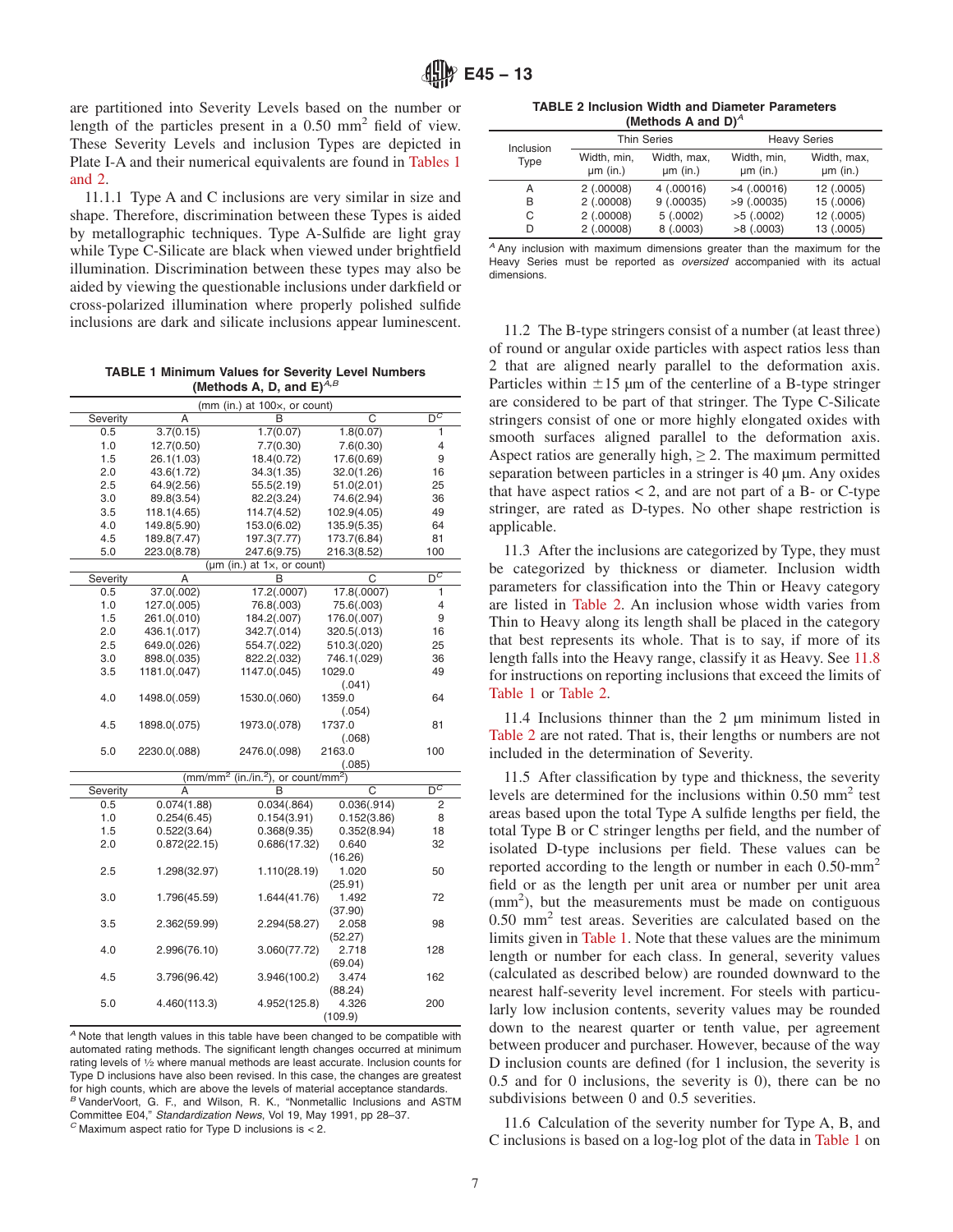<span id="page-7-0"></span>Minimum Values for Inclusion Rating Numbers (Methods A and D). Such plots<sup>10</sup> reveal a linear relationship between the severity numbers and the minimum total sulfide length (Type A) and the minimum total stringer length (Types B  $\&$  C) per 0.50-mm2 field for each severity level as shown in [Figs. 10-12.](#page-9-0) A least-square fit to the data in [Table 1](#page-6-0) has been used to produce the relationships in [Table 6,](#page-12-0) which can be used to calculate the severity of Type A, B, and C inclusions, either thin or thick. The antilog is determined and rounded downward to the nearest half-severity level increment.

11.7 Calculation of the severity numbers for D-type oxides is done in the same manner as for Types A, B, and C inclusions except that the criterion is the number of oxides rather than their length. [Fig. 13](#page-12-0) shows a log-log plot of the data in [Table](#page-6-0) [1.](#page-6-0)

11.8 The fields shown in Plate I-A represent the total lengths of the A inclusions, the total stringer lengths of B and C inclusions, the number of D inclusions, and their respective limiting widths or diameters. If any inclusions are present that are longer than the fields shown in Plate I-A, their lengths shall be recorded separately. If their widths or diameters are greater than the limiting values shown in Plate I-A and [Table 2,](#page-6-0) they shall be recorded separately. Note that an oversize A, B, or C inclusion or inclusion stringer still contributes to the determination of a field's Severity Level Number. Therefore, if an A, B, or C inclusion is oversized either in length or thickness that portion that is within the field boundaries shall be included in the appropriate Thin or Heavy severity level measurement. Likewise, if an oversize D inclusion is encountered in a field, it is also included in the count that determines the D heavy rating. A Type D globular oxide may not exceed an aspect ratio of 2:1.

11.9 Oxides located at the tips of Type A-Sulfide inclusions are rated at Type D- Globular Oxides unless they are close enough together to meet the requirements of a Type B-Alumina.

11.10 The indigenous inclusions in steels deoxidized with rare earth elements or calcium-containing materials are also classified by morphology and thickness with the added requirement that compositional information be given in the report. For example, rare earth or calcium-modified sulfides with an aspect ratio  $\geq 2$  are rated as A-types by their total length per field according to the limits of [Table 1](#page-6-0) and the width limits of [Table](#page-6-0) [2.](#page-6-0) However, for aspect ratios < 2 and if they are not part of a stringer, they are rated as D-types by their number per field according to the number limits of [Table 1](#page-6-0) and the width limits of [Table 2.](#page-6-0) In both cases, a general description of their composition must be provided to avoid confusion. Because they are sulfides with a D-type morphology, they may be referred to as  $D<sub>S</sub>$ .

11.11 Complex inclusions, such as oxysulfides or duplex inclusions, are also rated according to their morphology: whether they are stringered or elongated (for aspect ratios  $\geq$  2) or isolated (not part of a stringer and aspect ratio  $\lt$  2); and then by thickness. Isolated, globular particles are rated as D-types by their average thickness. Complex  $D_s$  may be predominantly



NOTE 1—The square mask will yield a field area of 0.50 mm<sup>2</sup> on the specimen surface. A graphic representation of the maximum thickness of the Thin and Heavy series of Types A, B, C, and D is on the left. Several oversized Type D are depicted on the right for convenience. **FIG. 5 Suggested Reticle or Overlay Grid For Methods A, D, and E**

<sup>10</sup> Vander Voort, G. F., and Golden, J. F., "Automating the JK Inclusion Analysis," *Microstructural Science*, Vol 10, Elsevier Science Publishing Co., Inc., NY, 1982, pp. 277–290.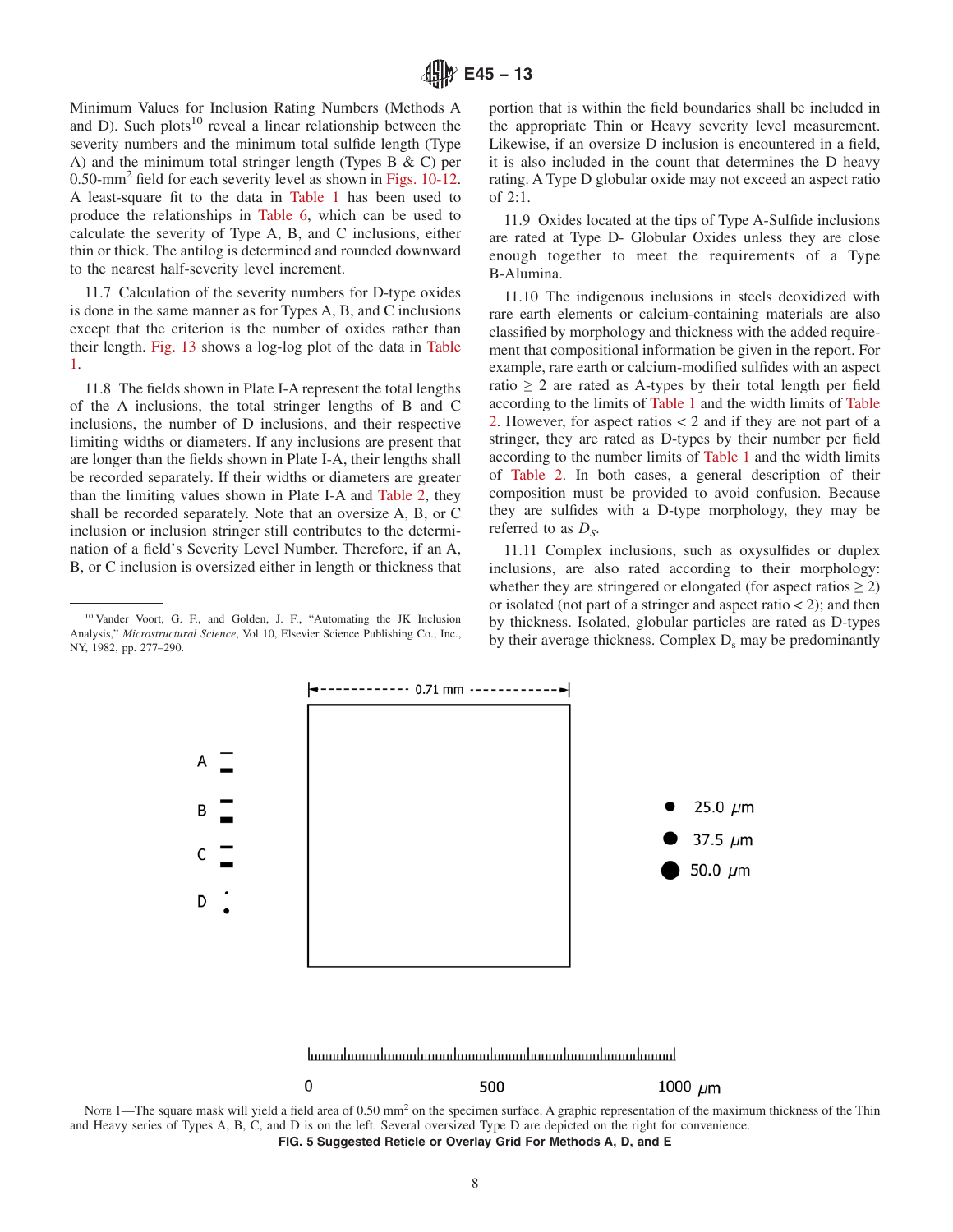**E45 − 13**

<span id="page-8-0"></span>

NOTE 1—Systematically scan the entire masked area. Methods A, B, C, and E permit adjustment of the field locations in order to maximize a severity level number or facilitate a measurement. For Method D, the fields must remain contiguous and only features within the field are compared to Plate I-A. NOTE 2—Method D will require a larger ( $10 \times 17$  mm) test area to facilitate placement of enough contiguous, 0.71 mm square fields to total 160 mm<sup>2</sup> of polished surface area.





(>50 % by area) sulfides or oxides and should be identified as such. For example, if the oxide area is greater in a globular oxysulfide, it could be called a  $D_{OS}$  type. Stringered complex particles are rated by the aspect ratio of the individual particles; if  $<$  2, they are B-types, if  $\geq$  2 they are A- or C-types (separate by gray level). For those complex inclusions with aspect ratios  $\geq$  2, they are classified as A-types if more than 50 % of the area is sulfide and C-types if more than 50 % of the area is oxide. Report the composition, in general terms, to avoid confusion, and state the nature of the inclusions, for example, "globular calcium aluminates encapsulated with a thin film of calciummanganese sulfide," or "irregular aluminates partially or fully embedded in manganese sulfide stringers."

11.12 If producer-purchaser agreements limit the analysis to only certain inclusion types, thickness categories, or severity limits, the scheme in Section [11](#page-5-0) can be modified to analyze, measure, and store only the data of interest. It may also contain procedures to perform basic (see Practice [E1245\)](#page-13-0) stereological measurements to supplement the JK analyses. Such measurements are not covered by this practice.

## 12. Method A (Worst Fields)<sup>11</sup>

12.1 *Manual Introduction—*This test method requires a survey of a  $160 \text{ mm}^2$  (0.25 in.<sup>2</sup>) polished surface area of the specimen at 100×. The field size shall equal an area equivalent to  $0.50$  mm<sup>2</sup> (0.000779 in.<sup>2</sup>) on the specimen surface as defined by a square with 0.71 mm (0.02791 in.) long sides (see [Fig. 5\)](#page-7-0). Each 0.50 mm<sup>2</sup> field is compared to the square fields depicted in Plate I-A in a search for the worst field, that is, the highest severity rating, of each inclusion Type A, B, C, and D for both the *Thin* and *Heavy* series. The severity level of these worst fields shall be reported for every specimen examined.

#### 12.2 *Manual Procedure:*

12.2.1 Either of two techniques may be employed to achieve a 0.50 mm2 field of view. One method is to project the 100× microscope image onto a viewing screen that has a square mask with 71.0 mm (2.79 in.) sides drawn on it. Another option is to use a reticle made for the microscope, which will superimpose the required square mask directly onto the field of view (see [Fig. 5\)](#page-7-0).

12.2.2 To begin, outline the required test area on the specimen surface using either an indelible marker or a carbidetipped scribe. Place the specimen on the microscope stage and start the examination with a field in one of the corners of the marked test area. Compare this field to the images on Plate I-A. Classify the inclusion content of the field based on the rules listed in Section [11](#page-5-0) concerning Type, and thickness of inclusions present. Record the severity level in half-severity level

<sup>&</sup>lt;sup>11</sup> This method is similar to the Jernkontoret Method, Uppsala, Sweden (1936).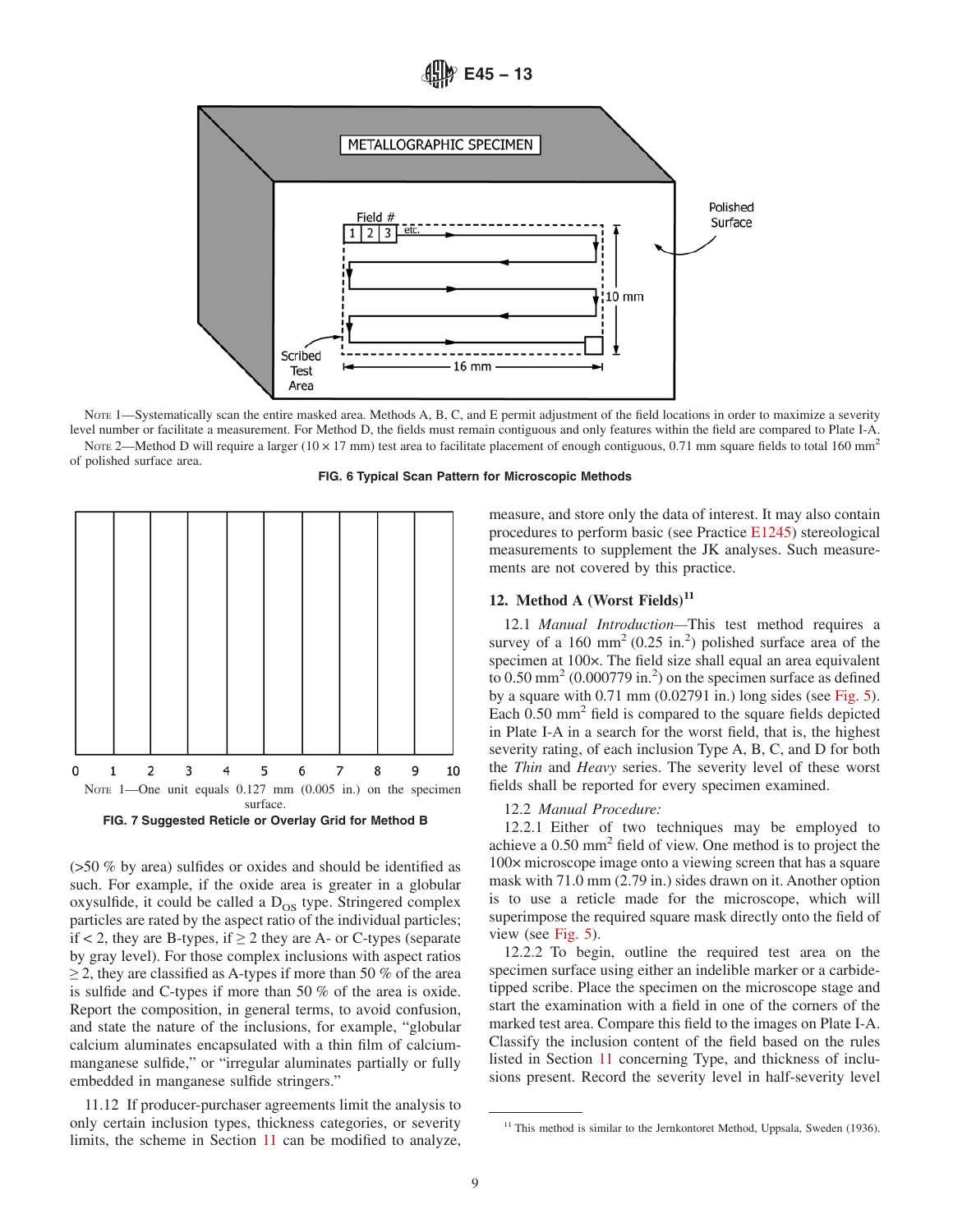<span id="page-9-0"></span>

NOTE 1-One unit equals  $0.127$  mm  $(0.005$  in.) on the specimen surface. Dimensions equal actual distance on the specimen surface and will yield a field area of 0.83 mm<sup>2</sup>.



increments from 0 to 3.0 for each inclusion type (A, B, C, and D) that most resembles the field under observation. (See [Table](#page-6-0) [1](#page-6-0) if required to report severity levels > 3.0). Do this for both the Thin and Heavy series. It is important to note here that if a field of inclusions falls between two severity levels, its value is rounded down to the lower severity level. For example, when using Plate I-A, when a field falls between a 1 severity rating and a 0.5 severity rating, it is counted as a 0.5. When a field falls between a 1.5 severity rating and a 1 severity rating, it is counted as a 1.

12.2.3 Move the microscope stage to reveal an adjacent field and repeat the comparison procedure. Continue this process until the required polished surface area of the specimen has been scanned. A typical scan configuration is shown in [Fig. 6.](#page-8-0) This method requires adjustment of the microscope stage to maximize an inclusion severity level. That is, the field of view is adjusted using the microscope stage controls, such that



**Severity** 

 $\mathbf 1$ 

 $\overline{2}$ 

3

4

5

inclusions are moved inside the square mask in order to locate the *worst field*. In practice, the rater is actually scanning the specimen and stopping only when a potential *worst field* of each type and thickness is in view.

## 12.3 *Manual Expression of Results:*

12.3.1 The averages of the worst fields for each inclusion type in all the specimens of the lot shall be calculated in accordance with the Severity Level Numbers given at the sides

10

 $0.5$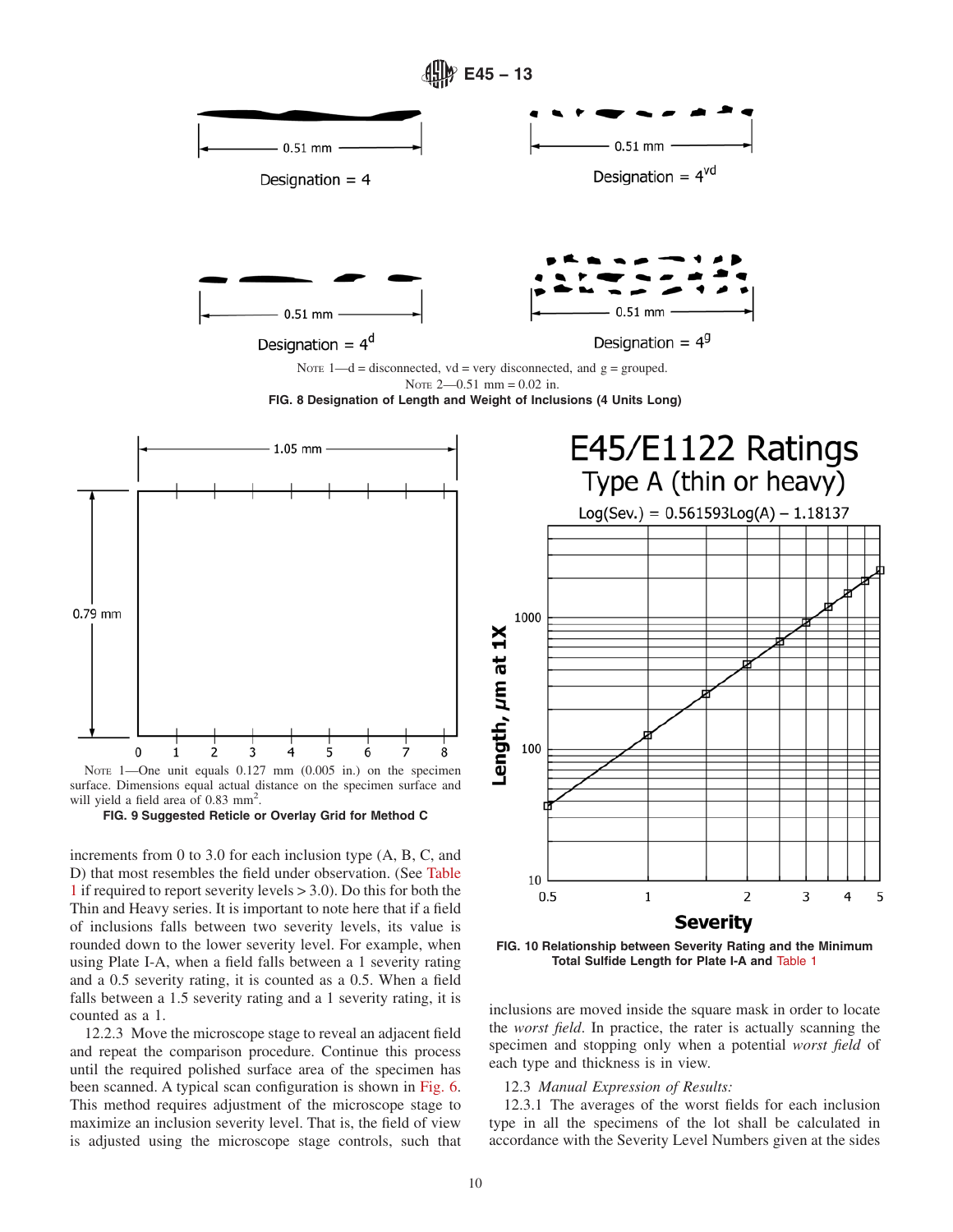



**FIG. 11 Relationship between Severity Rating and the Minimum**

of Plate I-A or [Table 1.](#page-6-0) An example showing the averages obtained for six specimens examined is given in Table 3.

12.3.2 Oversize inclusions with widths or diameters greater than the limiting values shown on Plate I-A (and [Table 2\)](#page-6-0) shall be recorded separately.

12.3.3 If desired, the predominant chemical type of inclusions may be determined and recorded as sulfide, silicate, or oxide. If the charts are used to rate carbides or nitrides, chemical composition information may also be determined and reported.

12.4 *Image Analysis Introduction—*The inclusions on the surface of a properly prepared as-polished metallographic specimen are viewed with a high-quality, metallurgical microscope. The bright-field image is picked up by a suitable television camera and transferred to the image analyzer screen. Image analysis software is then used to evaluate the inclusion content of the material based on microscopic Methods A and D.

#### 12.5 *Image Analysis Procedure:*

12.5.1 Place the specimen on the microscope stage so that the specimen surface is perpendicular to the optical axis. With an inverted-type microscope, simply place the specimen facedown on the stage plate and hold in place with the stage clamps. With an upright-type microscope, place the sample on a slide and level the surface using clay or plasticene and a hand-leveling press. Certain upright microscopes can be equipped with an autoleveling stage for mounted specimens. If



**Total B-Type Stringer Length for Plate I-A and** [Table 1](#page-6-0) **FIG. 12 Relationship between Severity Rating and the Minimum Total C-Type Stringer Length for Plate I-A and** [Table 1](#page-6-0)

| <b>TABLE 3 Worst-Field Inclusion Ratings (Method A)</b> |                                           |  |  |
|---------------------------------------------------------|-------------------------------------------|--|--|
|                                                         | Severity Levels <sup><math>A</math></sup> |  |  |

|                 |      | Type A | Type C<br>Type B |       |      | Type D |      |       |
|-----------------|------|--------|------------------|-------|------|--------|------|-------|
| Specimen        | Thin | Heavy  | Thin             | Heavy | Thin | Heavy  | Thin | Heavy |
|                 | 2.5  |        | 2                |       |      | 0      | 2    | 1.5   |
| 2               | 3    |        | 2.5              |       | 0    |        | 2.5  | 2     |
| 3               | 2    | 1.5    | 2                |       | O    | 0      | 2    |       |
| 4               | 1.5  |        | 2                |       | 0.5  | 0      | 2    |       |
| 5               | 2    |        | 1.5              |       | 0    |        | 1.5  | 1.5   |
| 6               | 3    | 0.5    | 2                |       | 0.5  | 0      | 2    |       |
| Average         | 2.3  | 1.0    | 2.0              | 1.0   | 0.3  | 0.3    | 2.0  | 1.3   |
| $40 \times 100$ |      |        |                  |       |      |        |      |       |

*<sup>A</sup>* See [12.3.1.](#page-9-0)

Oversized inclusions—Type D, width; 17 micrometers.

the sample must be leveled using clay, the tissue paper placed between the specimen surface and the leveling press ram may adhere to the surface and present artifacts for measurement. In some cases, adherent tissue can be blown off the specimen surface. An alternative procedure to avoid this problem is to place an aluminum or stainless steel ring form, which has been flattened slightly in a vise to an oval shape, between the sample and the ram. If the specimen was mounted, the ring form will rest only on the surface of the mounting material. If the specimen is unmounted but with a surface area substantially greater than the 160-mm<sup>2</sup> area required for the measurement, the ring form can rest on the outer edges of the specimen for flattening and thus avoid contact with the measurement area.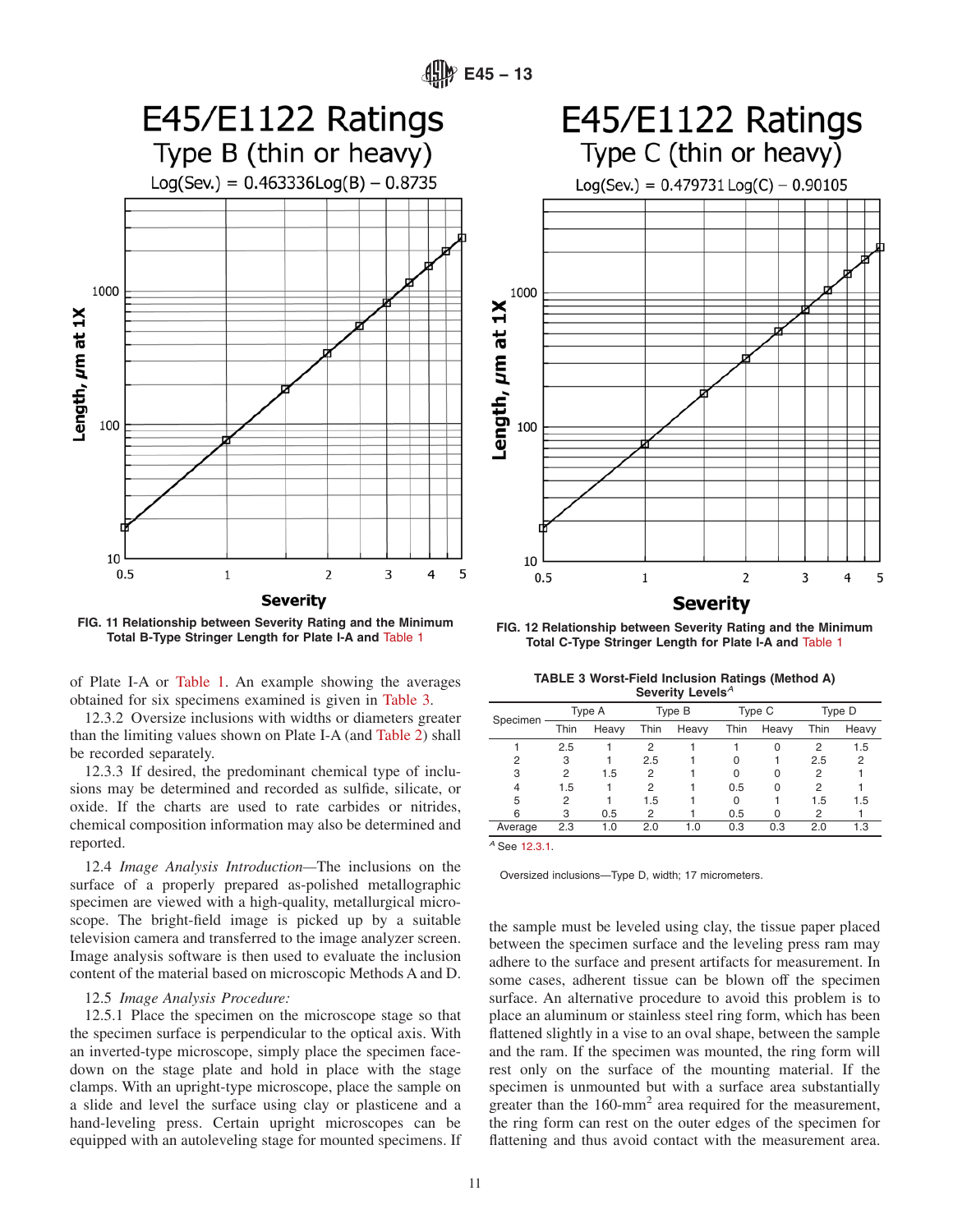# **E45 − 13**

#### **TABLE 4 Example of Inclusion Rating (Method D)**

<span id="page-11-0"></span>

|                       |       |                 |                           | Number of Fields in Each Specimen |                |                 |                 |      | Average of Six      |
|-----------------------|-------|-----------------|---------------------------|-----------------------------------|----------------|-----------------|-----------------|------|---------------------|
| Severity Level Number |       |                 |                           | Specimen Number                   |                |                 |                 |      | Specimens           |
|                       |       | $\mathbf{1}$    | $\overline{2}$            | 3                                 | $\overline{4}$ | 5               | 6               | Thin | Heavy               |
|                       |       |                 |                           | Type A                            |                |                 |                 |      |                     |
| 0.5                   | Thin  | 65              | 60                        | 50                                | 65             | $\overline{37}$ | 56              | 55.5 |                     |
|                       | Heavy | 9               | 8                         | 12                                | 6              | 16              | 8               |      | 9.8                 |
| 1.0                   | Thin  | 19              | 15                        | 31                                | 8              | 12              | 10              | 15.8 |                     |
|                       | Heavy | $\overline{4}$  | $\ensuremath{\mathsf{3}}$ | $\overline{4}$                    | 1              | $\overline{c}$  | $\mathbf{1}$    |      | 2.5                 |
| 1.5                   | Thin  | 1               | 3                         | $\overline{c}$                    | $\mathbf 0$    | $\mathbf{1}$    | $\mathbf 0$     | 1.2  |                     |
|                       | Heavy | $\mathbf 0$     | $\mathbf 0$               | 0                                 | $\mathbf 0$    | $\mathbf 0$     | $\mathbf 0$     |      | $\mathsf{O}\xspace$ |
| 2.0                   | Thin  | 1               | $\mathbf 0$               | 0                                 | 0              | $\mathbf 0$     | $\mathbf 0$     | 0.2  |                     |
|                       | Heavy | $\mathbf 0$     | $\mathbf 0$               | 0                                 | $\mathbf 0$    | $\Omega$        | $\mathbf 0$     |      | $\mathsf 0$         |
| 2.5                   | Thin  | $\mathbf 0$     | $\mathbf 0$               | $\mathbf 0$                       | $\mathbf 0$    | $\mathbf 0$     | $\mathbf 0$     | 0    |                     |
|                       | Heavy | $\mathbf 0$     | $\mathbf 0$               | $\mathbf 0$                       | 0              | $\mathbf 0$     | $\mathbf 0$     |      | $\mathsf{O}\xspace$ |
|                       |       |                 |                           | Type B                            |                |                 |                 |      |                     |
| 0.5                   | Thin  | $\overline{13}$ | $\overline{8}$            | $\overline{7}$                    | 6              | $\overline{11}$ | 10              | 9.2  |                     |
|                       | Heavy | $\mathsf 0$     | $\mathsf 0$               | $\mathbf 0$                       | $\mathbf{1}$   | $\mathbf{1}$    | $\mathsf 0$     |      | 0.3                 |
| 1.0                   | Thin  | 13              | 14                        | 10                                | 6              | 12              | 12              | 11.2 |                     |
|                       | Heavy | 0               | $\pmb{0}$                 | $\mathbf 0$                       | $\mathbf 0$    | $\overline{c}$  | $\mathbf{1}$    |      | 0.5                 |
| 1.5                   | Thin  | $\mathbf{1}$    | 6                         | 6                                 | 3              | 3               | $\overline{c}$  | 3.5  |                     |
|                       | Heavy | $\mathbf 0$     | $\mathbf 0$               | $\mathbf 0$                       | $\mathbf 0$    | $\mathbf 0$     | $\mathbf 0$     |      | $\mathsf{O}\xspace$ |
| 2.0                   | Thin  | $\mathbf 0$     | $\overline{c}$            | $\mathbf{1}$                      | $\mathbf 0$    | 1               | 1               | 0.8  |                     |
|                       | Heavy | $\mathbf 0$     | $\mathbf 0$               | $\mathbf 0$                       | $\mathbf 0$    | $\mathbf 0$     | $\mathbf 0$     |      | $\mathbf 0$         |
| 2.5                   | Thin  | $\pmb{0}$       | 1                         | $\mathbf 0$                       | $\pmb{0}$      | 1               | $\mathbf 0$     | 0.3  |                     |
|                       | Heavy | $\mathsf 0$     | $\mathbf{1}$              | $\mathsf 0$                       | $\mathsf 0$    | $\mathsf 0$     | 0               |      | 0.2                 |
|                       |       |                 |                           | Type C                            |                |                 |                 |      |                     |
| 0.5                   | Thin  | $\mathsf 0$     | $\mathsf 0$               | $\mathsf 0$                       | $\mathsf 0$    | $\mathbf{1}$    | $\overline{0}$  | 0.2  |                     |
|                       | Heavy | 0               | $\mathbf 0$               | $\mathbf 0$                       | 0              | $\mathbf 0$     | $\mathbf 0$     |      | $\mathbf 0$         |
| 1.0                   | Thin  | $\mathbf 0$     | 0                         | $\mathbf 0$                       | $\pmb{0}$      | $\mathbf 0$     | $\mathbf 0$     | 0    |                     |
|                       | Heavy | $\mathbf 0$     | 0                         | $\mathbf 0$                       | $\mathbf 0$    | $\mathbf 0$     | $\mathbf 0$     |      | $\mathsf 0$         |
| 1.5                   | Thin  | $\mathbf 0$     | $\mathbf 0$               | $\mathbf 0$                       | $\mathbf 0$    | $\mathbf 0$     | $\mathbf 0$     | 0    |                     |
|                       | Heavy | $\mathbf 0$     | 0                         | 0                                 | $\mathbf 0$    | $\Omega$        | $\mathbf 0$     |      | $\mathsf{O}\xspace$ |
| 2.0                   | Thin  | $\mathbf 0$     | 0                         | $\mathbf 0$                       | $\mathbf 0$    | 0               | $\mathbf 0$     | 0    |                     |
|                       | Heavy | 0               | 0                         | $\mathbf 0$                       | 0              | 0               | 0               |      | $\mathsf 0$         |
| 2.5                   | Thin  | $\mathbf 0$     | $\mathbf 0$               | $\mathsf 0$                       | $\pmb{0}$      | $\mathbf 0$     | $\mathsf 0$     | 0    |                     |
|                       | Heavy | 0               | $\mathbf 0$               | $\mathbf 0$                       | 0              | 0               | 1               |      | 0.2                 |
| Type D                |       |                 |                           |                                   |                |                 |                 |      |                     |
| 0.5                   | Thin  | $\overline{35}$ | 33                        | 28                                | 32             | 47              | $\overline{29}$ | 34.0 |                     |
|                       | Heavy | 9               | $\overline{4}$            | 5                                 | 6              | 9               | 9               |      | 7.0                 |
| 1.0                   | Thin  | 13              | 10                        | 20                                | 9              | 12              | 41              | 17.5 |                     |
|                       | Heavy | $\mathbf 0$     | $\overline{2}$            | $\sqrt{2}$                        | $\mathbf{1}$   | $\overline{2}$  | $\overline{4}$  |      | 1.8                 |
| 1.5                   | Thin  | $\mathbf 0$     | $\mathbf 0$               | 4                                 | $\mathbf 0$    | $\mathbf 0$     | 6               | 1.7  |                     |
|                       | Heavy | 0               | 0                         | 0                                 | 0              | 0               | 0               |      | $\mathbf 0$         |
| 2.0                   | Thin  | 0               | 0                         | 0                                 | 0              | 0               | 0               | 0    |                     |
|                       | Heavy | 0               | 0                         | 0                                 | 0              | $\mathbf 0$     | $\mathbf 0$     |      | $\mathsf 0$         |
| 2.5                   | Thin  | $\mathbf 0$     | $\mathbf 0$               | 0                                 | 0              | $\Omega$        | $\mathbf 0$     | 0    |                     |
|                       | Heavy | $\mathbf 0$     | $\Omega$                  | $\mathbf 0$                       | $\mathbf 0$    | $\mathbf 0$     | $\Omega$        |      | $\mathsf{O}\xspace$ |
| Max D Size            |       | 0.0305 mm       |                           | 0.0254 mm                         |                |                 | 0.0254 mm       |      |                     |
|                       |       | $(0.0012$ in.)  |                           | $(0.001$ in.)                     |                |                 | $(0.001$ in.)   |      |                     |

Oversized inclusions—Type D, width; 17 micrometers.

**TABLE 5 SAM Rating (Method E)**

|                              |               | D-Type Rating $A, C$         |              |                              |              |       |
|------------------------------|---------------|------------------------------|--------------|------------------------------|--------------|-------|
| No. of<br>Observed<br>Fields | "B"<br>Thin   | No. of<br>Observed<br>Fields | "В"<br>Heavy | No. of<br>Observed<br>Fields | "በ"<br>Heavy | Units |
| not recorded                 | $0.5^{\circ}$ | not recorded                 | 0.5          | 5                            | 0.5          | (1)   |
| not recorded                 | 1.0           | 2                            | 1.0          | 2                            | 1.0          | (2)   |
| З                            | 1.5           |                              | 1.5          |                              | 1.5          | (3)   |
|                              | 2.0           | 0                            | 2.0          | 0                            | 2.0          | (4)   |
|                              | 2.5           |                              | 2.5          | 0                            | 2.5          | (5)   |

 $\overline{A}$  Total area observed = 1.5 in.<sup>2</sup> (Based on the total area of six sample locations as recommended in  $7.1$ . Each sample area is equal to  $0.25$  in.<sup>2</sup>.)  $B$  SAM rating =  $(3 \times 1.5) + (1 \times 2) + (2 \times 1) + (1 \times 1.5) = 10 \div 1.5 = 7$ .

*C* SAM rating =  $(5 \times 1) + (2 \times 2) + (1 \times 3) = 12 \div 1.5 = 8$ .

Align the specimen on the stage so that the inclusions are aligned parallel to the *x*-direction of the stage movement, that is, horizontal on the monitor screen. Alternatively, if programming is facilitated, align the inclusions parallel to the *y*-direction of the stage movement, that is, the longitudinal direction is vertical on the monitor screen.

12.5.2 Check the microscope light source for correct alignment and adjust the illumination to the level required by the television video camera.

12.5.3 The inclusions can be examined and discriminated by type using magnifications other than  $100 \times$  and field areas other than  $0.50$  mm<sup>2</sup> as long as the severity measurements are based upon the required  $0.50$ -mm<sup>2</sup> field area, if the image analyzer is capable of such a procedure.<sup>12</sup> If the system cannot work in this manner, that is, if the inclusions in each field must be discriminated by type, measured, and a severity level assigned on a field-by-field basis, then the magnification must

<sup>&</sup>lt;sup>12</sup> Forget, C., "Improved Method for E1122 Image Analysis Nonmetallic Inclusion Ratings," *MiCon 90: Advances in Video Technology for Microstructural Control, ASTM STP 1094*, American Society for Testing and Materials, Philadelphia, 1991, pp. 135–150.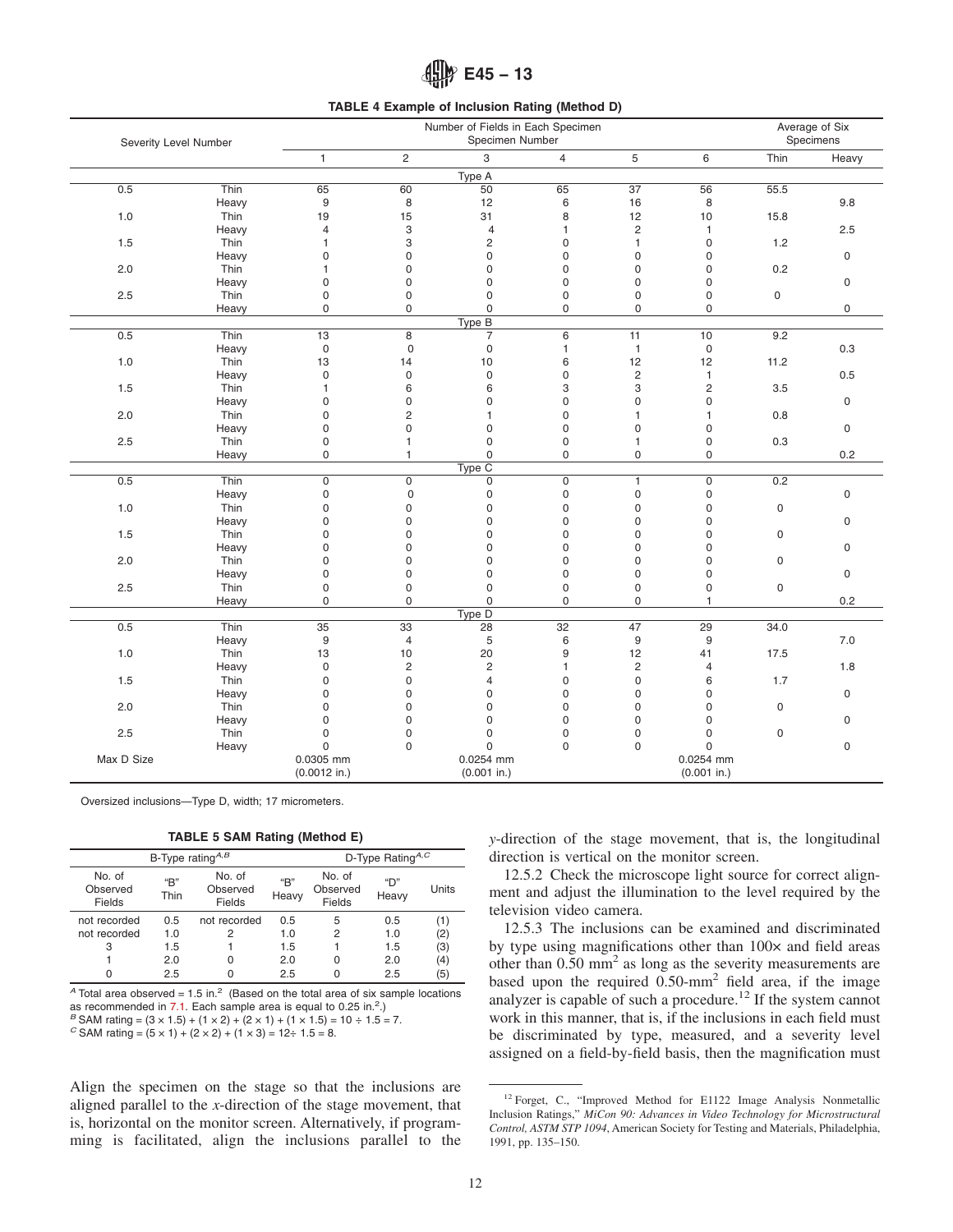<span id="page-12-0"></span>

| <b>TABLE 6 Regression Equations for Severity Rating Calculations</b> |
|----------------------------------------------------------------------|
| (Based on the Four Alternate Ways of Expressing A, B, or C)          |
| Lengths or Two Ways to Express D Counts in Table 2)                  |

|    | 1. Length in in. at 100x or count per field                                                 |
|----|---------------------------------------------------------------------------------------------|
| A  | $Log(Sev.) = [0.560522Log(A)] +$                                                            |
|    | 0.168870                                                                                    |
| B  | $Log(Sev.) = [0.462631Log(B)] +$                                                            |
|    | 0.241092                                                                                    |
| C  | $Log(Sev.) = [0.480736Log(C)] +$                                                            |
|    | 0.252106                                                                                    |
| D  | $Log(Sev.) = [0.5Log(D)] - 0.30102$                                                         |
| 2. | Length in mm at 100x or count per field                                                     |
| A  | $Log(Sev.) = [0.561739Log(A)] -$                                                            |
|    | 0.62003                                                                                     |
| B  | $Log(Sev.) = [0.463336Log(B)] -$                                                            |
|    | 0.41017                                                                                     |
| C  | $Log(Sev.) = [0.479731Log(C)] -$                                                            |
|    | 0.42132                                                                                     |
| D  | $Log(Sev.) = [0.5Log(D)] - 0.30102$                                                         |
|    | 3. Length in $\mu$ m at $1 \times$ or count per field                                       |
| A  | $Log(Sev.) = [0.561739Log(A)] -$                                                            |
|    | 1.18177                                                                                     |
| B  | $Log(Sev.) = [0.463336Log(B)] -$                                                            |
|    | 0.8735                                                                                      |
| C  | $Log(Sev.) = [0.479731Log(C)] -$                                                            |
|    | 0.90105                                                                                     |
| D  | $Log(Sev.) = [0.5Log(D)] - 0.30102$                                                         |
|    | 4. Length per unit area (mm/mm <sup>2</sup> ) or count per unit area (no./mm <sup>2</sup> ) |
| A  | $Log(Sev.) = [0.561739Log(A)] -$                                                            |
|    | 0.33434                                                                                     |
| B  | $Log(Sev.) = [0.463336Log(B)] -$                                                            |
|    | 0.377021                                                                                    |
| C  | $Log(Sev.) = [0.479731Log(C)] -$                                                            |
|    | 0.393723                                                                                    |
| D  | $Log(Sev.) = [0.5Log(D)] - 0.45154$                                                         |

NOTE 1—Choose the equations to calculate the inclusion severity (both thin and heavy series) based on the nature of the measurement used; all approaches give the same severity values.

NOTE 2—Round off the severity number downward to the nearest half-severity level (or, if desired, to the nearest one-quarter or one-tenth value). For D-type inclusions, because we have only whole integer counts, and 0.5 is the severity for one inclusion in a field (a field has an area of 0.5 mm<sup>2</sup> ), there cannot be a D severity of 0.25 or any one-tenth value below 0.5, except for 0 if there are no ratable Ds present.

NOTE 3—To determine the severity value using the above equations, take the Log (base 10) of the measured value, multiply by the indicated value, subtract or add the indicated value, then take the antilog and round downward as described above.

be chosen so that the field area is as close to  $0.50 \text{ mm}^2$  as possible. A deviation of less than  $\pm 0.05$  mm<sup>2</sup> from the required  $0.50$ -mm<sup>2</sup> area will not significantly impair measurement results. The image analyzer should produce a digital resolution of 1.0 µm/pixel minimum when a 10× objective is used. A higher digital resolution obtained at a higher power objective may be used, if desired.

12.5.4 Select the gray-level threshold settings to permit independent detection of sulfides and oxides (see [10.2.2\)](#page-5-0).

12.5.5 When detecting sulfides, a false image (called the *halo effect*) may be detected around the periphery of oxides in the same field. This problem can be corrected by the use of an auto-delineation feature or by application of appropriate algorithms to the binary image. Choice of the most satisfactory approach depends upon the image analysis system used.

12.5.6 Set the stage controls to move the specimen in a square or rectangular pattern with contiguous field alignment so that a minimum of 160 mm<sup>2</sup> is examined and evaluated.



**FIG. 13 Relationship between Severity Rating and the Minimum Number of Globular D-Type Inclusions for Plate I-A and** [Table 1](#page-6-0)

Other measurement areas may be used based on producerpurchaser agreements.

12.5.7 Use a previously written computer program to separate the inclusion images by type and thickness, then calculate severities by length or number based on the rules listed in Section [12.](#page-8-0) The program should also store results, control stage movements (if an automated stage is used), and generate the test report.

12.5.8 If the width of an A inclusion, or a B or C stringer, varies and becomes less than 2 µm over part of its length, detect as much of it as possible and calculate the severity based on the detected length. For specimens from wrought products with high degrees of reduction, where the majority of the inclusions are  $\langle 2 \rangle$  um thick, based on producer-purchaser agreement, the minimum thickness of the thin series can be set at a lower value, such as 0.5 µm, or the lower limit can be dropped. Detection of these thinner inclusions will require use of a higher magnification with a resultant field size less than 0.50 mm<sup>2</sup>; hence, field data must be combined, as described in [12.5.3,](#page-11-0) to obtain valid ratings.

12.5.9 An array is established in the computer memory to tabulate the number of fields that were rated according to the Thin and Heavy limits of the four inclusion types for eleven possible severities from 0 to 5 in half-level increments. After each field is rated and the severities are computed, the appropriate array locations are incremented to store the results.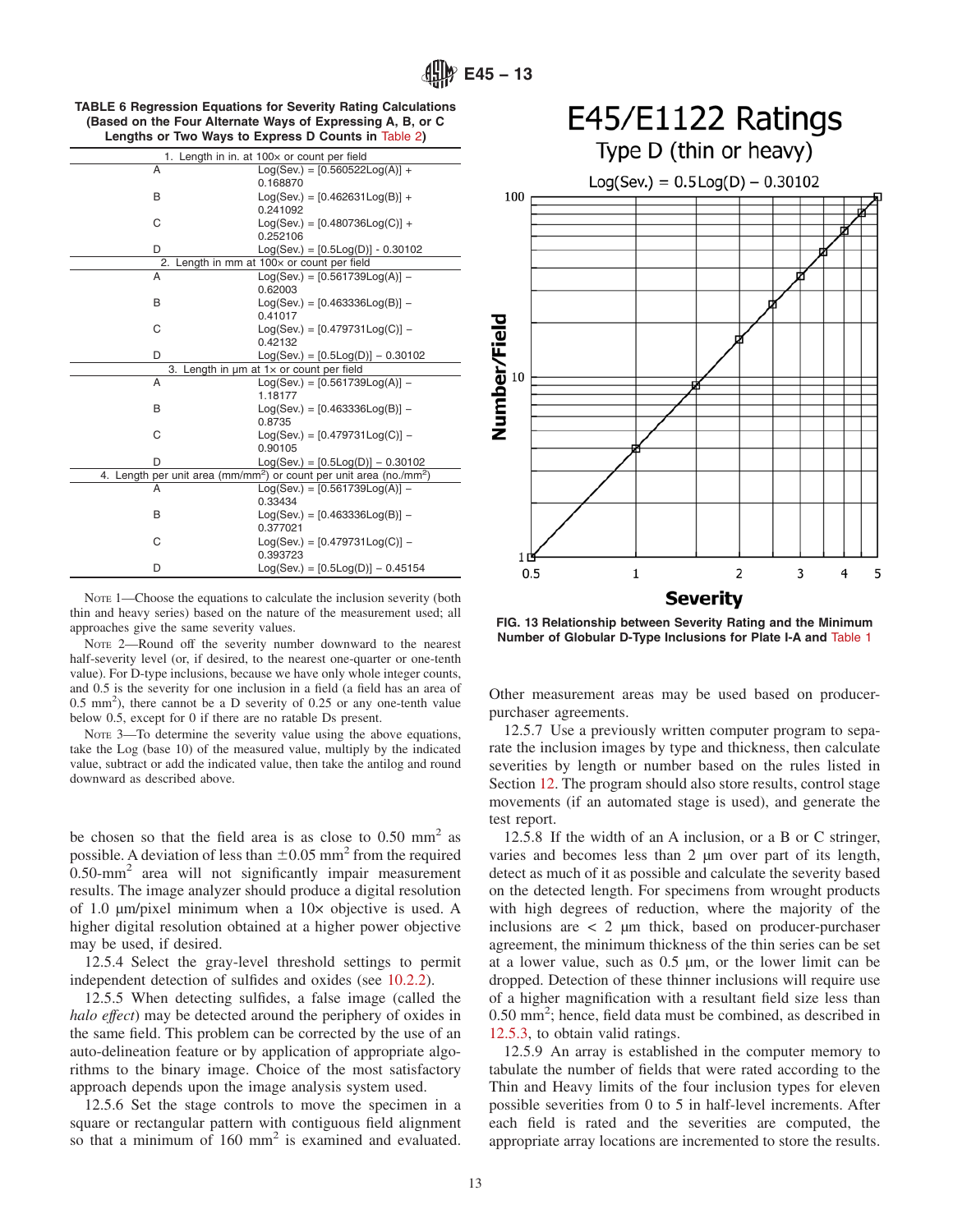<span id="page-13-0"></span>12.5.10 The use of randomly selected, contiguously aligned fields may not produce true worst field (Method A) ratings. Valid worst field ratings require advanced image analysis technology, for example, use of a  $0.50$ -mm<sup>2</sup> mask that can be moved anywhere within the 160-mm<sup>2</sup> test area using an algorithm that controls the mask movement by maximizing the severity values.

12.5.11 For quantitative inclusion descriptions, blank fields (that is, those that contain no visible inclusions of a particular type and width) may be differentiated from non-ratable fields (that is, fields with inclusions  $\leq 2$  µm in width, or with inclusion lengths or stringer lengths below the minimum limit for 0.5 severity).

12.5.12 The program should incorporate procedures to deal with fields that contain artifacts, either from polishing or cleaning, or from dust settling on the specimen, and so forth. The alignment of Type A, B, and C inclusions in wrought specimens generally will not deviate by more than  $\pm 20^{\circ}$  from the longitudinal direction. Depending on the system and the nature of the artifact, it may be possible to develop an algorithm that will recognize such artifacts and remove them from the binary image. By restricting the orientation of detected features within this limit, certain artifacts (for example, deep scratches not removed during polishing) can be recognized and deleted from the binary image, if their orientation is greater than this limit. If this cannot be done, the field should be rejectable, that is, no test results from the field should be stored. In such a case, another field should be analyzed to replace the rejected field, if this is possible. If a rejected field cannot be replaced in the same run, it may be possible to evaluate and rate the additional fields required in a subsequent run (do not rate fields already rated). Good preparation practices will minimize the need to reject fields with artifacts. In no case should the test results for a measurement area less than 160 mm2 be mathematically extrapolated or converted (for example, because of rejected fields) in an effort to produce data for a 160-mm<sup>2</sup> area.

## 12.6 *Image Anlysis Expression of Results:*

12.6.1 The number of fields of each inclusion type (A, B, C, and D) and thickness (thin and thick) are reported for each severity from 0 to 5 in half-severity level increments. For steels with very low inclusion contents, severities may be computed to one-quarter or one-tenth severity level increments. Note that for D-type inclusions, because one inclusion per field is a severity of 0.5, by definition, there can be no D-severity levels between 0 and 0.5.

12.6.2 If desired, based on producer-purchaser agreements, modifications of the reported data may be made, for example, reports for only certain inclusion types, thicknesses, or severity values. Other modifications may include only worst-field severity ratings or the number of fields at the worst-field severity ratings.

12.6.3 If desired by producer-purchaser agreement, an index may be calculated to describe the inclusion content.

12.6.4 To produce average results for more than one specimen per lot, the average number of fields for each severity rating, inclusion type, and thickness may be calculated (see [Table 4\)](#page-11-0).

12.6.5 Data for inclusions or stringers that are oversized in either length or width, or both, should be reported separately. Report the inclusion type, measured width, and length (for Types A, B, and C).

12.6.6 Fields with zero severity levels may be further classified, if desired, as either blank (no inclusions of a particular type and width category are present) or non-ratable (inclusions are present but their length is below the 0.5 severity limit or their width is  $< 2 \mu m$ , or their diameter is  $< 3 \mu m$ .

12.6.7 Information pertaining to the composition of the inclusions (Types A to D) may be provided if desired. For rare earth- or calcium-treated steels, or other steels with nontraditional deoxidation approaches, the chemical composition of the inclusions, in general terms, must be reported with each rating. Microanalytical techniques may be required to obtain such information if the operator is not able to identify the inclusions by light optical examination.

12.6.8 Supplementary stereological data determined during analysis may be included in the test report as desired. Standardization of such test data is not governed by this practice (see Practice [E1245\)](#page-17-0).

## **13. Method B (Length)**

13.1 *Introduction—*This test method requires a survey of a 160 mm2 polished surface area of the specimen at 100×. Any inclusion whose length is 0.127 mm or longer is to be measured and individually tallied.

## 13.2 *Procedure:*

13.2.1 This method utilizes a pattern of parallel lines whose spacing is such that the distance between lines is equivalent to 0.127 mm (0.005 in.) on the specimen surface when viewed at 100×. This distance shall be referred to as one unit. The pattern may be drawn on (or taped to) a viewing screen, in which case the physical distance between lines would be 12.7 mm (0.5 in.) since the specimen is magnified 100 times. An alternate technique would be to have a reticle made that will superimpose the required pattern directly onto the image as seen through the eyepieces of the microscope. [Fig. 7](#page-8-0) shows a recommended measurement grid for use with Method B. Note that the parallel lines are contained in a mask to aid in the indexing of fields.

13.2.2 To begin, outline the required test area on the specimen surface using either an indelible marker or a carbidetipped scribe. Place the specimen on the microscope and start the examination with a field in one of the corners of the marked test area. Measure and record all inclusions in this field that are one unit long or longer. Inclusions separated by a distance greater than one unit shall be classified as two inclusions and not be considered as one stringer. The length of an inclusion shall be rounded down to the next whole unit and only whole units will be recorded. For example, if an inclusion measures  $2\frac{1}{2}$  units, it shall be recorded as a "2." If an inclusion lies partially outside of the field, that is, part of its length lies in what will become Field Number 2, move the field slightly in order that its entire length may be measured.

13.2.3 Move the microscope stage to view an adjacent field. Repeat the measurement procedure. Take care that any inclusion measured in the previous field is not remeasured. Continue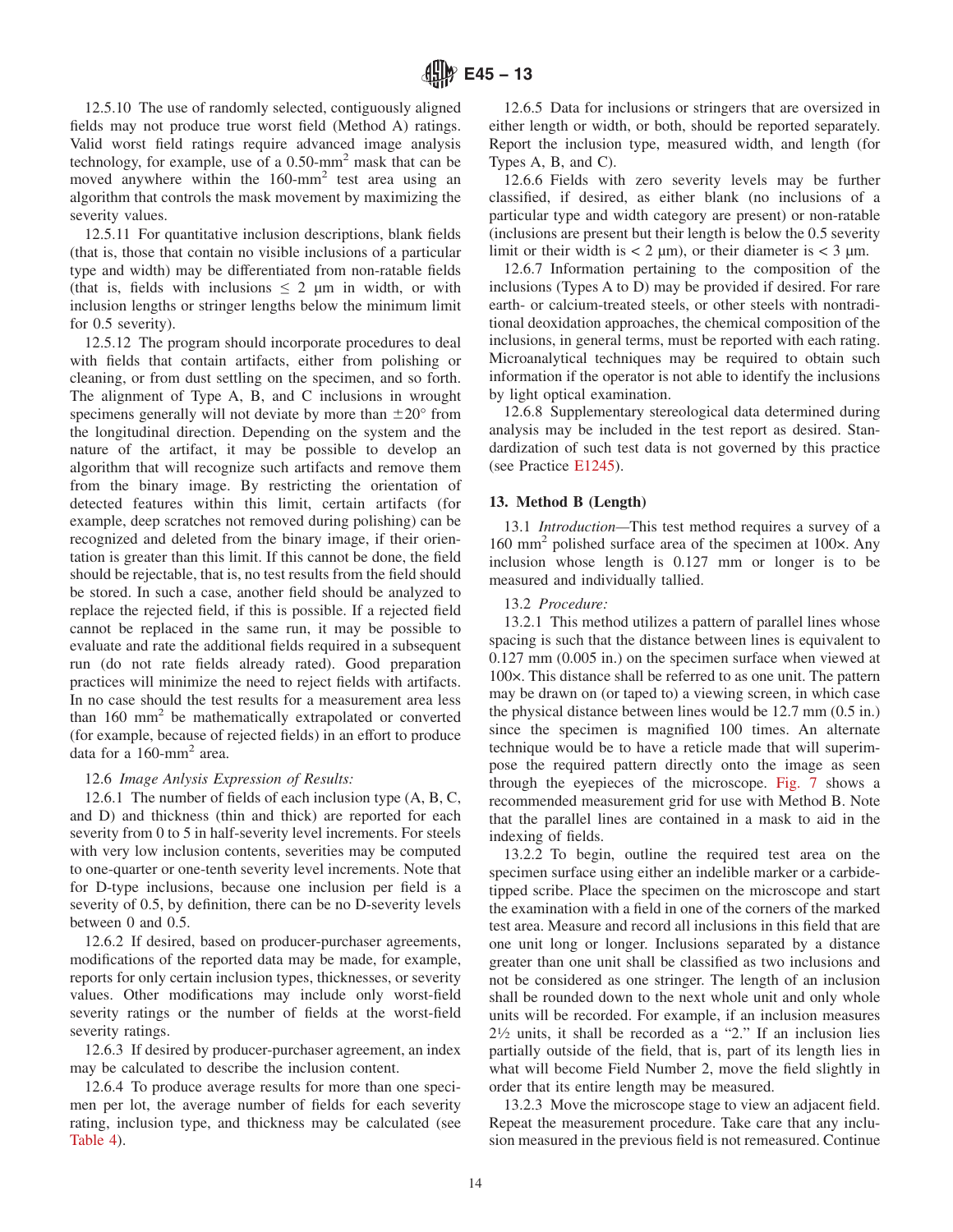this process until the required polished surface area of the specimen has been scanned. A typical scan configuration is shown in [Fig. 6.](#page-8-0)

#### 13.3 *Expression of Results:*

13.3.1 The determination for each specimen shall be divided into two parts, as follows:

13.3.1.1 The length of the longest inclusion shall be recorded first. It shall be supplemented to describe the inclusion width by a superscript T for thin or H for heavy. A thin inclusion is defined as being 10  $\mu$ m (0.0004 in.) or less in width over more than 50 % of its entire length. Likewise, a heavy inclusion must have a thickness of 30  $\mu$ m (0.012 in.) or more over the majority of its length. Inclusions greater than 10 µm but less than 30 µm wide shall not be represented by a T or H superscript. Supercripts *d* (disconnected), *vd* (very disconnected), and *g* (grouped) may also be used to describe the degree of connectivity or clustering as illustrated in [Fig. 8.](#page-9-0)

13.3.1.2 The average length of all inclusions one unit and longer in length, but excluding the longest inclusion, shall be reported as a single number, followed by a superscript denoting the number of inclusions averaged.

13.3.2 When required, a series of comparison photomicrographs at 100×, which illustrates all other nonmetallic particles present, may be used to characterize the background appearance of the specimen. If used, these shall be labeled A, B, ... etc., in order of increasing inclusion population. The specific photomicrographs used shall be mutually agreed upon between the interested parties.<sup>13</sup>

13.3.3 The following is an expression of results for a single specimen by this method:  $6^d$ - $2^3$ -A. This indicates that the longest inclusion observed was six units long, that three other inclusions were observed whose average length was two units, and that the background inclusions were similar in appearance to the A figure from a background photomicrographic series.

13.3.4 The results for all specimens from a lot shall be tabulated. If required, the predominant type of inclusions (sulfides, silicates, or oxides) shall be recorded.

## 14. Method C (Oxides and Silicates)<sup>14</sup>

14.1 *Introduction—*This method requires a survey of a 160  $mm<sup>2</sup>$  polished surface area of the specimen at 100 $\times$ . Each field on the specimen shall be examined for the presence of non-deformable alumina oxide and deformable silicate stringers and rated by comparison to Plate II. The longest stringer of each inclusion type ("O" for alumina oxides and "S" for silicates) shall be reported, per the designations of Plate II, for every specimen examined. Note that sulfides are not rated by this method.

#### 14.2 *Procedure:*

14.2.1 This method utilizes a rectangular mask that will present a field area of  $0.83 \text{ mm}^2 (0.001289 \text{ in.}^2)$  on the

specimen surface. The rectangular mask shall have sides equal to  $0.79 \times 1.05$  mm  $(0.03125 \times 0.04125)$  in.) on the specimen surface (see [Fig. 9\)](#page-9-0).

14.2.2 Either of two techniques may be used to mask off a field of the required size. One method is to project the 100× image from the microscope to a viewing screen equipped with a rectangular mask having sides  $79.0 \times 105.0$  mm. Another option is to have a reticle made for the microscope, which will superimpose the required rectangular mask directly onto the field of view.

14.2.3 To begin, outline the required test area on the specimen surface using either an indelible marker or a carbidetipped scribe. Place the specimen on the microscope and start the examination with a field in one of the corners of the marked test area. The longer side of the rectangular mask shall be parallel to the rolling direction. Compare this field with the images on Plate II and record the number of the frame that most resembles the oxide or silicate stringers, or both, present. It is important to note that if an inclusion's size falls between two of the numbered frames on Plate II, it shall be rounded down to the lower whole number. Also, stringered inclusions shall be classified as two distinct inclusions when they are separated by at least 40  $\mu$ m (0.0016 in.) on the specimen surface or offset by more than 15  $\mu$ m.

14.2.4 Move the microscope stage to reveal an adjacent field and repeat the comparison procedure with Plate II. Continue this process until the required polished surface area of the specimen has been scanned. A typical scan configuration is shown in [Fig. 6.](#page-8-0) It is permissible, and will be necessary at times, to adjust the microscope stage such that the entire stringer may be viewed within the mask. The rater's objective is to find the longest oxide and silicate stringers in the specimen. Therefore, in practice, the rater is actually scanning the specimen and stopping only when a potential *longest stringer* is in view.

## 14.3 *Expression of Results:*

14.3.1 The maximum length of each type of inclusion, usually a series of individual particles in a stringer, is generally used to evaluate a specimen. The silicate photomicrographs are used for deformable-oxide inclusions, and the oxide photomicrographs for all non-deformable oxide, or hard-type, inclusions. For example, a specimen may be classified O-5 (oxide) and S-4 (silicate) to indicate that the longest non-deformable oxide inclusion seen was comparable to Oxide Photomicrograph 5, and the longest deformable-oxide inclusion seen was comparable to Silicate Photomicrograph 4.

14.3.2 Modifications, such as suffix numerals, may be used to indicate the number of long inclusions noted or the exact length of a particular inclusion when it is over the maximum length indicated by the photomicrographs.

#### **15. Method D (Low Inclusion Content)**

15.1 *Manual Introduction—*This test method is intended for application to steel with low inclusion contents, as the severity levels shall be reported in half-severity level increments. It requires a survey of a 160 mm2 polished surface area of the specimen at  $100 \times$ . Every square  $0.50$  mm<sup>2</sup> (0.000779 in.<sup>2</sup>) field on the polished surface is examined for inclusion Types A, B,

<sup>&</sup>lt;sup>13</sup> A series of four photomicrographs of low carbon steel, previously printed as part of Test Methods E45, may be obtained from ASTM Headquarters. Order [ADJE004501.](http://www.astm.org/BOOKSTORE/ADJUNCT/ADJE004501.htm)

<sup>&</sup>lt;sup>14</sup> This method is similar to SAE Recommended Practice J422.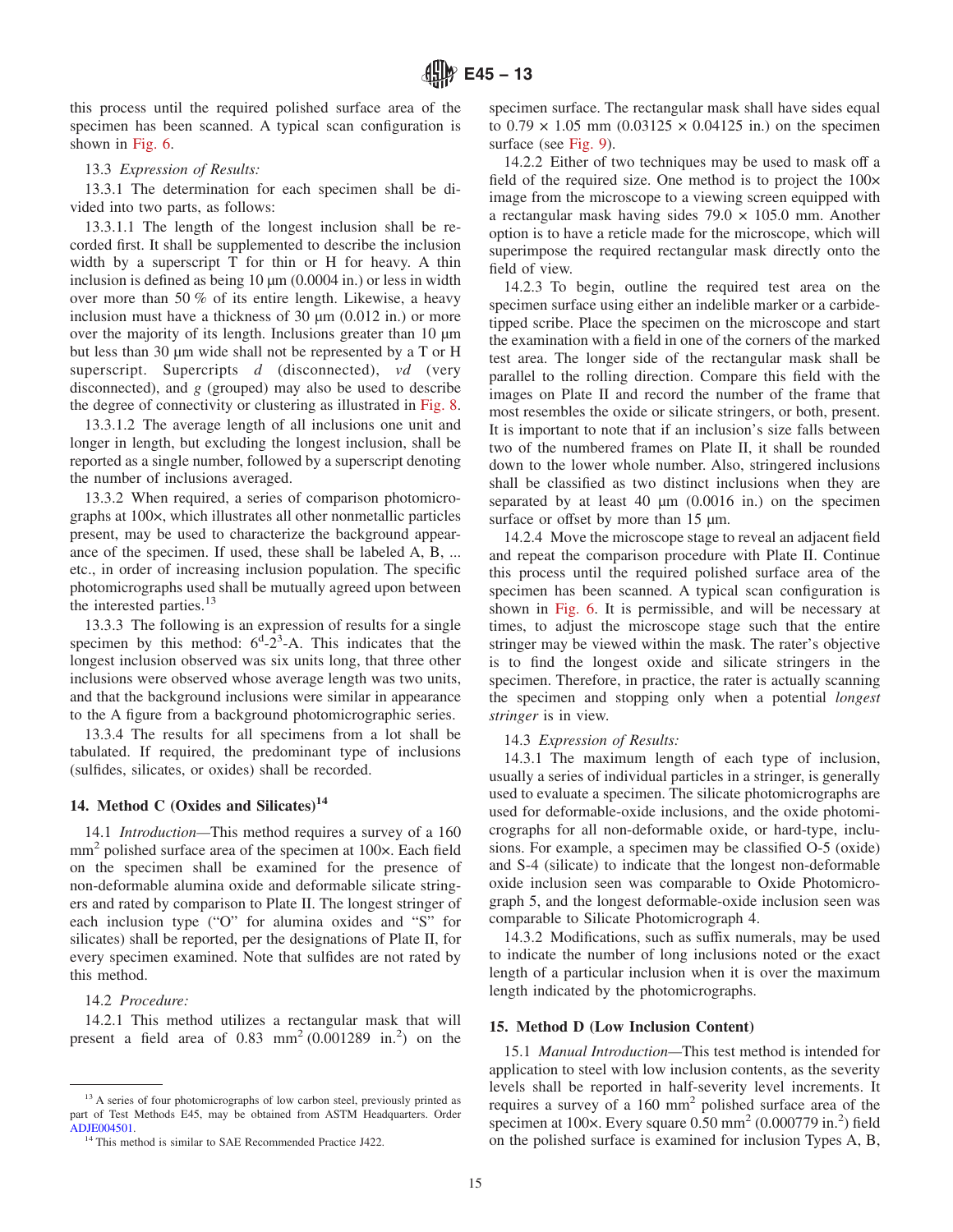<span id="page-15-0"></span>C, and D and compared with the square fields depicted on Plate I-A. The result of this *every field* comparison is recorded and tallied.

#### 15.2 *Manual Procedure:*

15.2.1 A field shall be defined as a square with 0.71 mm (0.02791 in.) long sides. See [Fig. 5.](#page-7-0) This will result in a field area of  $0.50$  mm<sup>2</sup> on the specimen. Either of two techniques may be employed to achieve the square field. One method is to project the 100× microscope image onto a viewing screen that has a square mask (with 71.0 mm sides) drawn on it. Another option is to have a reticle made for the microscope, which will superimpose the required square mask directly onto the field of view (see [Fig. 5\)](#page-7-0).

15.2.2 To begin, outline the required test area on the specimen surface using either an indelible marker or a carbidetipped scribe. Place the specimen on the microscope and start the examination with a field in one of the corners of the specimen. Compare this field with the images on Plate I-A. Classify the inclusion content of the field based on the rules listed in Section [11](#page-5-0) concerning Type, and thickness of inclusions present. Record the Severity Level Number for each inclusion type (A, B, C, and D) that most resembles the field under observation. Do this for both the Thin and Heavy series. It is important to note that if a field of inclusions falls between two severity levels it is rounded down to the nearest halfseverity level increment. Therefore, a field that contains fewer inclusions, or less inclusion length, than severity level  $\frac{1}{2}$  is recorded as a 0.

15.2.3 Move the microscope stage to reveal an adjacent field and repeat the comparison procedure with Plate I-A. The fields shall be contiguous and only inclusions or portions of inclusions that fall within the square mask shall be considered. It is not acceptable practice to move an inclusion into the square field simply to prevent its intersection with the sides of the mask. Continue this process until the required polished surface area of the specimen has been rated. A typical scan configuration is shown in [Fig. 6.](#page-8-0)

15.2.4 In contrast with Method A, this is an *every field* rating method. The arbitrary field boundaries created by stepwise movement through the sample should not be altered or adjusted. Record the severity level shown on the side of Plate I-A selected for each inclusion type (A, B, C, or D) that appears most like the field under observation for both the thin and heavy series. Report each field containing inclusions equivalent to or greater than the 0.5 severity level. See [Table 1](#page-6-0) for values of Severity Level Numbers > 3.0.

#### 15.3 *Manual Expression of Results:*

15.3.1 The number of fields of each inclusion type (A, B, C, and D of Plate I-A) found for both the thin and heavy series shall be recorded for each specimen in terms of the Severity Level Numbers 0.5 to 3.0.

15.3.2 If any field or inclusion is found that exceeds the limits of severity level 3.0 (displayed on Plate I-A and listed in [Table 1\)](#page-6-0), it shall be recorded separately. Likewise oversize inclusions with widths or diameters greater than the limiting values shown on Plate I-A (and [Table 2\)](#page-6-0) shall be recorded separately.

15.3.3 To average the results of more than one specimen, the average of the number of fields found for each inclusion rating number and type in the various specimens examined within a lot may be calculated as illustrated in [Table 4.](#page-11-0)

15.3.4 If desired, the predominant chemical type of inclusions may be determined (using, for example, energy dispersive x-ray spectroscopy on a scanning electron microscope).

15.4 *Image Analysis Introduction—*The inclusions on the surface of a properly prepared as-polished metallographic specimen are viewed with a high-quality, metallurgical microscope. The bright-field image is picked up by a suitable television camera and transferred to the image analyzer screen. Image analysis software is then used to evaluate the inclusion content of the material.

#### 15.5 *Image Analysis Procedure:*

15.5.1 Place the specimen on the microscope stage so that the specimen surface is perpendicular to the optical axis. With an inverted-type microscope, simply place the specimen facedown on the stage plate and hold in place with the stage clamps. With an upright-type microscope, place the sample on a slide and level the surface using clay or plasticene and a hand-leveling press. Certain upright microscopes can be equipped with an autoleveling stage for mounted specimens. If the sample must be leveled using clay, the tissue paper placed between the specimen surface and the leveling press ram may adhere to the surface and present artifacts for measurement. In some cases, adherent tissue can be blown off the specimen surface. An alternative procedure to avoid this problem is to place an aluminum or stainless steel ring form, which has been flattened slightly in a vise to an oval shape, between the sample and the ram. If the specimen was mounted, the ring form will rest only on the surface of the mounting material. If the specimen is unmounted but with a surface area substantially greater than the  $160$ -mm<sup>2</sup> area required for the measurement, the ring form can rest on the outer edges of the specimen for flattening and thus avoid contact with the measurement area. Align the specimen on the stage so that the inclusions are aligned parallel to the *x*-direction of the stage movement, that is, horizontal on the monitor screen. Alternatively, if programming is facilitated, align the inclusions parallel to the *y*-direction of the stage movement, that is, the longitudinal direction is vertical on the monitor screen.

15.5.2 Check the microscope light source for correct alignment and adjust the illumination to the level required by the television video camera.

15.5.3 The inclusions can be examined and discriminated by type using magnifications other than  $100 \times$  and field areas other than  $0.50 \text{ mm}^2$  as long as the severity measurements are based upon the required  $0.50$ -mm<sup>2</sup> field area, if the image analyzer is capable of such a procedure.<sup>15</sup> If the system cannot work in this manner, that is, if the inclusions in each field must be discriminated by type, measured, and a severity level assigned on a field-by-field basis, then the magnification must

<sup>&</sup>lt;sup>15</sup> Forget, C., "Improved Method for E1122 Image Analysis Nonmetallic Inclusion Ratings," MiCon 90: Advances in Video Technology for Microstructural Control, *ASTM STP 1094*, American Society for Testing and Materials, Philadelphia, 1991, pp. 135–150.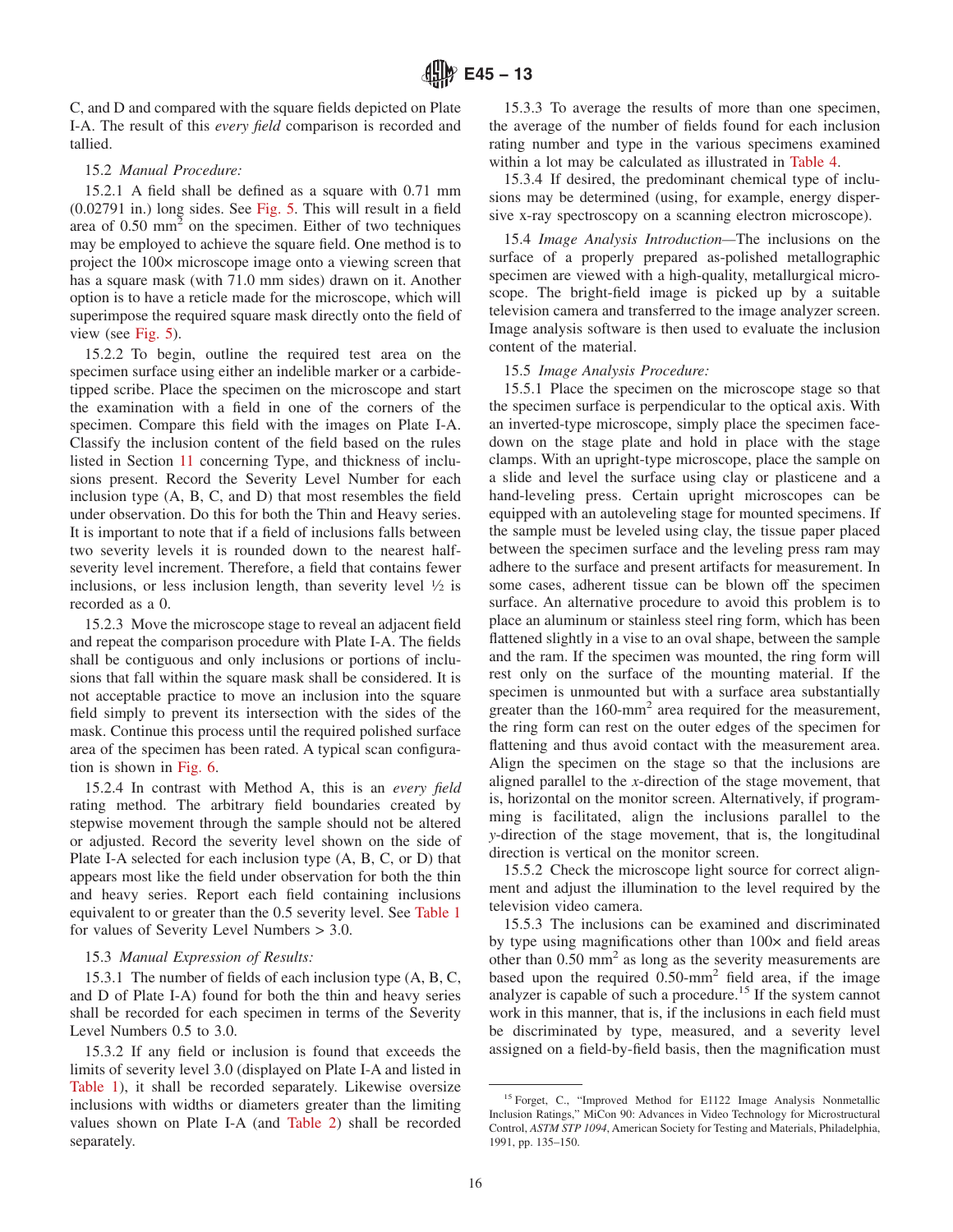be chosen so that the field area is as close to  $0.50$  mm<sup>2</sup> as possible. A deviation of less than  $\pm 0.05$  mm<sup>2</sup> from the required 0.50-mm2 area will not significantly impair measurement results. The magnification chosen should produce a maximum calibration factor of 1.3 microns at 100×.

15.5.4 Select the gray-level threshold settings to permit independent detection of sulfides and oxides (see [10.2.2\)](#page-5-0).

15.5.5 When detecting sulfides, a false image (called the halo effect) may be detected around the periphery of oxides in the same field. This problem can be corrected by the use of an auto-delineation feature or by application of appropriate algorithms to the binary image. Choice of the most satisfactory approach depends upon the image analysis system used.

15.5.6 Set the stage controls to move the specimen in a square or rectangular pattern with contiguous field alignment so that a minimum area of 160 mm<sup>2</sup> is examined and evaluated. Other measurement areas may be used based on producerpurchaser agreements.

15.5.7 Use a previously written computer program to separate the inclusion images by type and thickness, then calculate severities based on length or number based on the rules listed in Section [12.](#page-8-0) The program should also store results, control stage movements (if an automated stage is used), and generate the test report.

15.5.8 If the width of an A inclusion, or a B or C stringer, varies and becomes less than 2 µm over part of its length, detect as much of it as possible and calculate the severity based on the detected length. For specimens from wrought products with high degrees of reduction, where the majority of the inclusions are  $\langle 2 \rangle$  um thick, based on producer-purchaser agreement, the minimum thickness of the thin series can be set at a lower value, such as 0.5 µm, or the lower limit can be dropped. Detection of these thinner inclusions will require use of a higher magnification with a resultant field size less than 0.50 mm<sup>2</sup>; hence, field data must be combined, as described in [15.5.3,](#page-15-0) to obtain valid ratings.

15.5.9 An array is established in the computer memory to tabulate the number of fields that were rated according to the Thin and Heavy limits of the four inclusion types for eleven possible severities from 0 to 5 in half-level increments. After each field is rated and the severities are computed, the appropriate array locations are incremented to store the results.

15.5.10 The use of randomly selected, contiguously aligned fields may not produce true worst field (Method A) ratings. Valid worst field ratings require advanced image analysis technology, for example, use of a 0.50-mm2 mask that can be moved anywhere within the 160-mm<sup>2</sup> test area using an algorithm that controls the mask movement by maximizing the severity values.

15.5.11 For quantitative inclusion descriptions, blank fields (that is, those that contain no visible inclusions of a particular type and width) may be differentiated from non-ratable fields (that is, fields with inclusions  $\leq 2$  µm in width, or with inclusion lengths or stringer lengths below the minimum limit for 0.5 severity).

15.5.12 The program should incorporate procedures to deal with fields that contain artifacts, either from polishing or cleaning, or from dust settling on the specimen, and so forth. The alignment of Type A, B, and C inclusions in wrought specimens generally will not deviate by more than  $\pm 20^{\circ}$  from the longitudinal direction. Depending on the system and the nature of the artifact, it may be possible to develop an algorithm that will recognize such artifacts and remove them from the binary image. By restricting the orientation of detected features within this limit, certain artifacts (for example, deep scratches not removed during polishing) can be recognized and deleted from the binary image, if their orientation is greater than this limit. If this cannot be done, the field should be rejectable, that is, no test results from the field should be stored. In such a case, another field should be analyzed to replace the rejected field, if this is possible. If a rejected field cannot be replaced in the same run, it may be possible to evaluate and rate the additional fields required in a subsequent run (do not rate fields already rated). Good preparation practices will minimize the need to reject fields with artifacts. In no case should the test results for a measurement area less than  $160 \text{ mm}^2$  be mathematically extrapolated or converted (for example, because of rejected fields) in an effort to produce data for a 160-mm2 area.

## 15.6 *Image Anlysis Expression of Results:*

15.6.1 The number of fields of each inclusion type (A, B, C, and D) and thickness (thin and thick) are reported for each severity from 0 to 5 in whole or half-severity level increments. For steels with very low inclusion contents, severities may be computed to one-quarter or one-tenth severity level increments. Note that for D-type inclusions, because one inclusion per field is a severity of 0.5, by definition, there can be no D-severity levels between 0 and 0.5.

15.6.2 If desired, based on producer-purchaser agreements, modifications of the reported data may be made, for example, reports for only certain inclusion types, thicknesses, or severity values. Other modifications may include only worst-field severity ratings or the number of fields at the worst-field severity ratings.

15.6.3 If desired by producer-purchaser agreement, an index may be calculated to describe the inclusion content.

15.6.4 To produce average results for more than one specimen per lot, the average number of fields for each severity rating, inclusion type, and thickness may be calculated (see [Table 4\)](#page-11-0).

15.6.5 Data for inclusions or stringers that are oversized in either length or width, or both, should be reported separately. Report the inclusion type, measured width, and length (for Types A, B, and C).

15.6.6 Fields with zero severity levels may be further classified, if desired, as either blank (no inclusions of a particular type and width category are present) or non-ratable (inclusions are present but their length is below the 0.5 severity limit or their width is  $< 2 \mu m$ , or their diameter is  $< 3 \mu m$ .

15.6.7 Information pertaining to the composition of the inclusions (Types A to D) may be provided if desired. For rare earth- or calcium-treated steels, or other steels with nontraditional deoxidation approaches, the chemical composition of the inclusions, in general terms, must be reported with each rating. Microanalytical techniques may be required to obtain such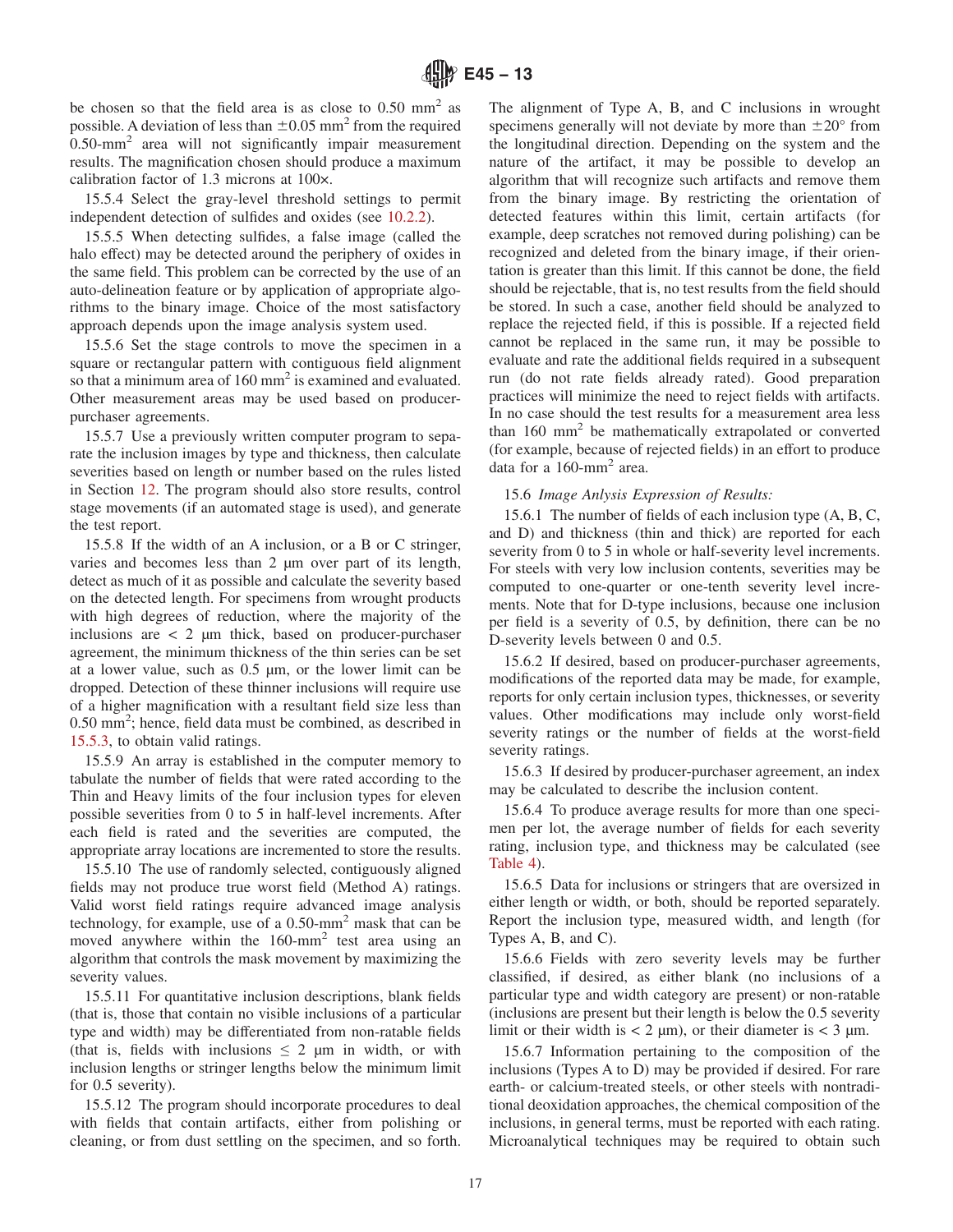<span id="page-17-0"></span>information if the operator is not able to identify the inclusions by light optical examination.

15.6.8 Supplementary stereological data determined during analysis may be included in the test report as desired. Standardization of such test data is not governed by these test methods (see Practice [E1245\)](#page-18-0).

#### **16. Method E (SAM Rating)**

16.1 *Introduction—*This test method is used to rate the inclusion content of steels in a manner that reflects the severity and frequency of occurrence of the larger B- and D-Type inclusions. It will result in a survey of a 160 mm2 polished surface of the specimen at 100×.

#### 16.2 *Procedure:*

16.2.1 A field shall be defined as a square with 0.71 mm (0.02791 in.) long sides. See [Fig. 5.](#page-7-0) This will result in a field area of  $0.50 \text{ mm}^2$  on the specimen. Either of two techniques may be employed to achieve the square field. One method is to project the 100× microscope image onto a viewing screen that has a square mask (with 71.0 mm sides) drawn on it. Another option is to have a reticle made for the microscope, which will superimpose the required square mask directly onto the field of view.

16.2.2 To begin, outline the required test area on the specimen surface using either an indelible marker or a carbidetipped scribe. Place the specimen on the microscope and start the examination with a field in one of the corners of the marked test area. Compare this field with the images on Plate I-A. Rate only the B and D type inclusions using the following criteria.

16.2.3 A rating of B-type inclusions is obtained by comparing each field of the specimen with the fields in Plate I-A [\(Table](#page-6-0) [1](#page-6-0) may also be used). Record all B-Thin fields observed at severity levels of 1.5 or higher and all B-Heavy fields observed at each severity level of 1.0 or higher. See [Table 2](#page-6-0) for width and diameter parameters. Classify a field with size of inclusions intermediate between configurations in Plate I-A or [Table](#page-6-0) [1](#page-6-0) as the lower inclusion rating. An inclusion whose width varies from Thin to Heavy along its length shall be placed in the category that best represents its whole.

16.2.4 Classify broken B-types as two distinct inclusions when they are separated by at least  $40 \mu m$  (0.0016 in.) or offset by more than 15 µm on the specimen surface. If two or more B-types appear in one microscope field, their summed length determines the inclusion rating number.

16.2.5 When an A-type sulfide has formed a complex inclusion with either a B- or D-type oxide, the inclusion shall be rated as a B- or D-type provided its oxide volume is the predominant (>50 % by area) chemical type.

16.2.6 A rating of D-type inclusions is obtained by recording all D-Heavy fields with a rating of 0.5 or higher. See [Table](#page-6-0) [2](#page-6-0) for width and diameter parameters. Fields of 0.5 severity are counted as one unit; fields of 1.0 severity as two units; fields of 1.5 severity as three units; and so on. The minimum inclusion numbers for D-type are printed on Plate I-A and listed in [Table](#page-6-0) [1.](#page-6-0)

16.2.7 Move the microscope stage to reveal an adjacent field and repeat the comparison procedure with Plate I-A. This method requires adjustment of the microscope stage in order to maximize the inclusion Severity Level Number. That is, the field of view is adjusted using the microscope stage controls such that inclusions are moved inside the square mask in order to determine the maximum severity of rateable B- and D-Types. Continue this process, being careful not to rate any inclusion more than once, until the required polished surface area of the specimen has been rated. A typical scan configuration is shown in [Fig. 6.](#page-8-0)

16.2.8 If any inclusions are present that are longer than the fields shown in Plate I-A, their lengths shall be recorded separately. If their widths or diameters are greater than the limiting values shown in Plate I-A and [Table 2,](#page-6-0) they shall be recorded separately. Note that an oversize B or D inclusion still contributes to the determination of a field's Severity Level Number. Therefore, if a B inclusion is oversized either in length or thickness, that portion that is within the field boundaries shall be included in the appropriate Thin or Heavy severity level measurement. Likewise, if an oversize D inclusion is encountered in a field, it also is included in the count that determines the D heavy rating.

## 16.3 *Expression of Results:*

16.3.1 Results are expressed in terms of two rating numbers reflecting B-type and D-heavy type inclusion contents.

16.3.2 The number of B-type fields recorded at each severity level times the severity level is summed (see example report in [Table 5\)](#page-11-0) and normalized by dividing by the total rated area, in square inches, of all samples. The nearest whole number is recorded as the rating.

16.3.3 The number of D units is summed (see example report in [Table 5\)](#page-11-0) and normalized by dividing by the total rated area, in square inches, of all samples. The nearest whole number is recorded as the rating.

16.3.4 All oversized B- and D-Type inclusions are reported along with their actual lengths or widths, or both.

## **17. Test Report**

17.1 Pertinent information regarding the origin and identity of the test specimen should be reported along with the data requirements covered in the "Expression of Results" section of each test method.

17.2 Report, also, the following information:

- 17.2.1 Date of test,
- 17.2.2 Rater's name,
- 17.2.3 Plant location,
- 17.2.4 Heat number; and

17.2.5 Specimen identification code and any other unique data (such as a lot number) that can provide traceability within the seller's organization.

#### **18. Precision and Bias**

18.1 Studies of JK ratings made by different laboratories have shown that there is an inherent problem in inclusion identification, chiefly in discrimination between Type A (sulfides) and C (silicate) deformable oxide inclusions. Hence, the accuracy of JK ratings can be severely influenced by such problems. The accuracy of Method A, C, and D ratings is influenced by total inclusion contents. As the inclusion content increases, the accuracy of such ratings decreases.